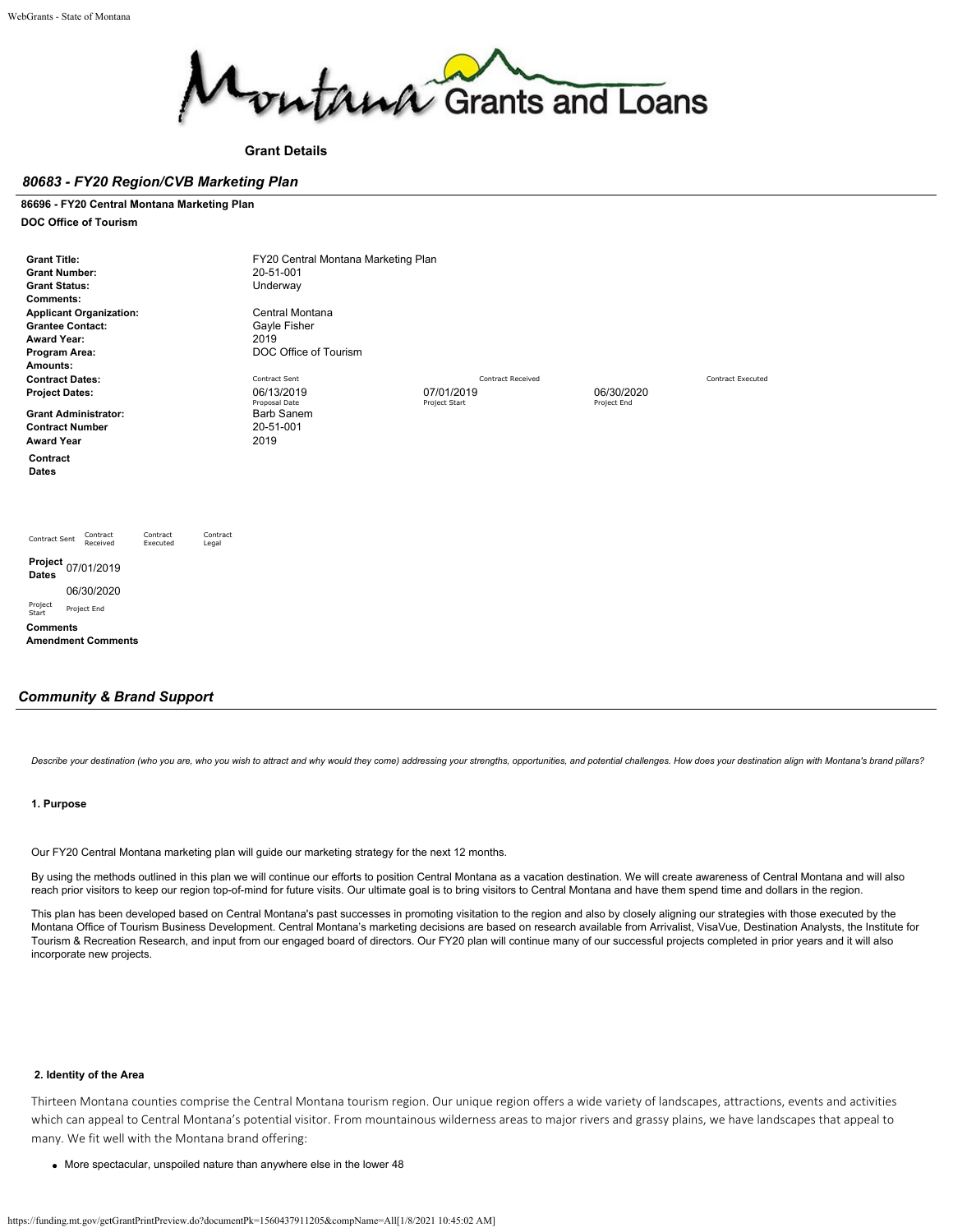- Central Montana has thousands of acres of public land (short grass prairie, river breaks, mountains, lakes and forests), in addition to thousands of acres of farm and ranch land
- Vibrant and charming small towns that serve as gateways to natural wonders
	- Central Montana is comprised primarily of small charming towns located in close proximity to our unspoiled nature
- Breathtaking experiences by day, relaxing hospitality at night.
	- Central Montana's breathtaking experiences are many from viewing spectacular art to seeing the locations where those scenes originated. Our hospitality is as varied as sleeping in a beautifully restored historic hotel, to a river guide pitching a tent along a wild and scenic river, or one of our new glamping experiences. Experiences are varied with local musicians playing in a local brewery to a craft cocktail named for the nearby geography.

The Central Montana board defines their identity as follows: (this identity statement was created many years before Montana's latest brand strategy, however, it aligns well and it mirrors the brand pillars)

*Central Montana offers visitors a remarkable experience of Montana's history, culture, clear skies and clean water, wildlife, outdoor recreation and adventure. From wide-open spaces to mountain ranges and the Missouri River and its tributaries, culturally rich towns and cities in Central Montana brush with the old west and ancient peoples. Visitors can see the landscapes and absorb the sense of place that inspired renowned western artist Charlie Russell, and walk in the footsteps of Lewis & Clark, all within reach of comfort and hospitality.*

#### **Strengths and Challenges of the Central Montana Tourism Region**

#### **The strengths that distinguish Central Montana include -**

- Historical and cultural sites and interpretation home of numerous Lewis & Clark and Native American attractions and memorials, Charlie Russell, old forts and fur trade history, and National Park Service's Bear Paw Battlefield
- Kings Hill Scenic Byway and Missouri Breaks Backcountry Byway
- Upper Missouri River Breaks National Monument and Wild & Scenic Missouri River
- Varied outdoor adventure and recreation with many activities offering a feeling of open spaces, yet they are still close to our communities' amenities.
- Excellent variety of fish and wildlife
- Multiple access points to the Bob Marshall Wilderness Complex
- Viewable and accessible waterfalls in our mountain ranges and in Great Falls
- The iconic and sacred Sweetgrass Hills
- The Rocky Mountain Front East slope of the Rockies
- Magnitude of birding opportunities detailed in a Central Montana birding brochure
- Spectacular geology and paleontology with 6 sites on the Montana Dinosaur Trail
- Grand and diverse scenery that typifies the "Big Sky"
- Authentic Montana lifestyle farms and ranches, guest ranches, Native American cultures, main-street Montana, friendly people
- Unique and fun organized trails Pie a la Road and a Barn Quilt Trail
- Easily accessible open spaces for scenic touring and wildlife viewing
- Vast public recreation lands
- Our central location in the Glacier-to-Yellowstone National Parks corridor
- Close proximity to Canada with a 24-hour port of entry at Sweetgrass/Coutts
- Many of our tourism products are viewed as budget-friendly, both regionally and nationally
- A variety of public golf courses
- Craft breweries and a distillery using locally grown products
- Central location for statewide meetings and conventions
- Unique attractions such as Havre Beneath the Streets and the Charlie Russell Chew Choo
- Unique events such as Montana Bale Trail (What the Hay), Red Ants Pants Music Festival, Montana Chokecherry Festival, Whoop Up Days, numerous art shows & auctions during the commemoration of Charlie Russell's birthday in March
- Two Amtrak stops in the northern part of the region (Havre and Shelby)
- A large, central retail hub and international airport in Great Falls
- Our strong partnerships with chambers, Tourism BIDs and other promotional groups in the region

#### **Challenges and critical issues facing the tourism region -**

- While our vast public recreation lands are a strength, our public land managers do not have marketing and promotion budgets
- A need to develop more year-round visitor attractions and more activities in the shoulder seasons to enhance our vacation offerings
- Attractions and private businesses need longer business hours and longer seasons to accommodate visitors
- Lack of restaurants, lodging, attractions and gas stations in our small communities
- Shallow employee pool for businesses
- The need to continually educate front line personnel, not just those employed in lodging facilities, but in gas stations, grocery stores, retail businesses and restaurants
- The lack of a winter destination resort and, in some years, the lack of winter
- The need to effectively promote in Canada to reach our closest large population center, despite a fluctuating exchange rate and passport requirements
- Transportation limitations such as no public bus service to some locations and the fluctuating cost of fuel
- Cost of airfare
- Small marketing budget combined with increasing media costs
- The need to continue to strengthen our relationships and communications with the Native American tribes on our reservations and also our landless Little Shell tribe.

#### **Describe your destination.**

Central Montana will continue with the style of ads we have been using and our placement mix will include both print and digital. We have used an uncluttered design with a stunning image, a small amount of text and a strong call to action. Playing on our strengths, images are chosen to inspire the viewer and make them want to obtain more information to plan a trip to Central Montana.

Potential visitors who see our ads will need more information about the area depicted in the photo that inspired them – the location, how do you get there, what activities can be done there and what amenities are available. Some Central Montana ads will direct viewers to click to our website home page, some will direct them to a specific niche landing page (several samples attached) and all will offer the opportunity to receive our print travel planner with detailed information about the region and to sign up for our e-newsletter. In all scenarios, potential visitors will be able to learn about our vacation opportunities.

To facilitate the travel decision, visitors need only read or click through to our information. Lodging, guides and outfitters, attraction information, dining, and scenic and historic routes are highlighted in our print travel planner and on our website (our travel planner may be downloaded or viewed as a flip book). We also have niche brochures that can be mailed, obtained at local visitor centers, viewed on our website or printed from our website as a traveler is enroute (a detailed Central Montana birding brochure, 10 Great Rides motorcycle routes with maps, Bicycle Trails, C. M. Russell Auto Tour, Kings Hill Scenic Byway brochure, Music Concerts, Pie a la Road pie trail and the partnership brochure for the Montana Dinosaur Trail). Once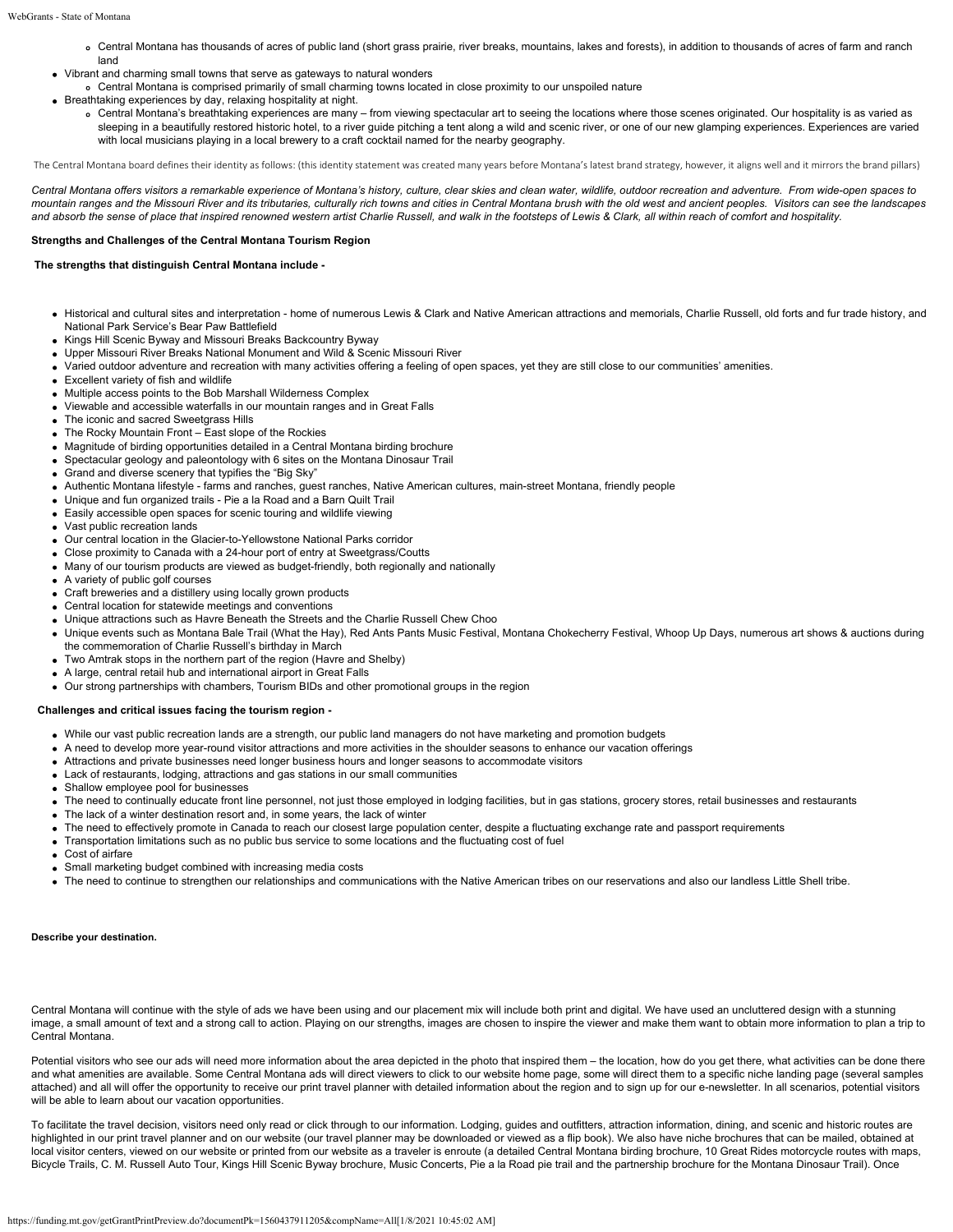visitors are in Central Montana, we urge them to seek out local tips offered by staff and volunteers at visitor centers, attractions and local businesses. Samples of several niche landing pages are attached.

#### **Optional: Include attachments here**

*a. Define your target markets (demographic, geopgraphic and psychographic).*

We will define geographic markets as follows: using research results from Arrivalist, Destination Analysts, VisaVue (joint venture project), from information generated through the Interactive Data link on the website for Institute for Tourism & Recreation Research, and the inquiries Central Montana receives. Our primary geographic target markets include the following states and provinces: California, Washington, Idaho, Oregon, Colorado, Utah, Minnesota, North Dakota, Illinois, Wisconsin, Michigan, Florida, South Dakota, Arizona, Texas, Wyoming, Alberta and Saskatchewan.

We will target the following demographic markets: wildlife and bird watchers, anglers, adventure travelers, bicyclers, motorcycle travelers, scenic drivers, cultural & heritage travelers, hunters, geo/eco tourists, winter recreationists, RVers and campers, golfers, education travelers, group tours, guest ranch visitors, snowbirds, dinosaur enthusiasts and train/rail enthusiasts.

The psychographic characteristics of Central Montana's target market include those who value local businesses and locally grown or produced items, enjoy our scenic landscapes and value access to public lands, waterways and open space.

To reach some of our niche markets we will continue our bird watching promotional efforts and also offer support to the Crown of the Continent initiative. We will continue promoting travel along the Montana Dinosaur Trail and our six locations along that trail. These niche markets have been promoted via joint ventures with Montana Office of Tourism Business Development, other tourism regions and CVBs. We will continue to expand niche market information on our website and in our printed travel planner. Our website blog addresses many of the niche markets. We will continue blogging and also posting on Facebook, Instagram and Twitter. Our Central Montana video and photo libraries will be expanded so we may reach and engage our potential visitors. We will also continue purchasing search terms.

#### *b. What are your emerging markets?*

Texas, Arizona and Illinois markets (arriving and spending money in the region) have grown based on recent research (VisaVue) and data obtained from hotels in the region. Areas with direct flights are contributing to the emerging markets of Illinois (Chicago and some Wisconsin zip codes) and Arizona (Phoenix/Mesa zip codes). While Central Montana does not have direct air flights from Texas, several Montana cities have recently acquired those, and their marketing efforts seem to have sparked interest in the entire state. Central Montana has marketed consistently to the provinces of Alberta and Saskatchewan, Canada and we have seen interest grow from the nearby provinces of British Columbia and Manitoba. We feel there is great potential for visitors from international markets. Germany has registered high at several of our visitor information centers.

**Optional: Include attachments here.** [Sample of Central Montana's niche landing pages.pdf](https://funding.mt.gov/fileDownload.jsp?filename=1556488204326_Sample+of+Central+Montana%27s+niche+landing+pages.pdf)

*c. What research supports your target marketing?*

Last year Central Montana participated in the Montana Office of Tourism Business Development's joint venture with VisaVue. Visa cardholders comprise 50.3% of the credit card market. VisaVue tracks purchases and cash advances made in specific contiguous zip codes. We selected 59401, 59404 and 59405 zips which are all in Great Falls, our largest community. We shared the joint venture opportunity with Havre and offered to participate on the cost with them. We felt US Hwy 2 could have distinctly different traffic patterns although we were surprised to learn that they almost mirrored the zip codes generating Visa card charges in Great Falls. We also use the Interactive Data (report builder) option on the Institute for Tourism & Recreation Research along with several other niche ITRR reports to support our target marketing. Recent research done by Destination Analysts and Arrivalist have valuable data for the region, our CVBs and Tourism BIDs. Other reports used include: Canadian Travelers in Montana: Traveler Profiles by Purpose of Trip to the State, most current Nonresident Visitation and Expenditure Estimates, PDEW (Passenger Daily Each Way) Top 15, Airline Passenger Deboarding by Airport, Expedia's Top Ten flights into Great Falls, Amtrak Passengers by Montana Station, and Nonresident Traveler Satisfaction & Information Sources Used. More county and community data is extrapolated by using the Interactive Data function on ITRR's website although, in some cases, the sample size is quite small.

We have also encouraged our event planners in the region who apply for Central Montana's cooperative marketing funding to use ITRR's Survey in a Box. Montana Cowboy Poetry Gathering and the Montana Winter Fair in Lewistown have used this and the C. M. Russell Museum did this survey at their own expense two years ago.

We monitor other data from traffic count information by highway from Montana Dept. of Transportation and visitor logs from our staffed visitor centers in the region.

Central Montana's FY20 goals build on groundwork that has been laid out for the past several years. They are:

*1. Increase four-season tourism revenues through effective marketing and promotions, focusing on high-value, low-impact visitors.*

Central Montana's calendar year 2018 lodging tax revenues saw an overall increase of 1%. This could have been due to an increase in lodging rates or to the recent addition of short-term rentals remitting bed tax. Collections for the second, third and fourth quarters were up but our first quarter of 2018 was down 3%. Our FY20 goal is to have an increase in lodging tax revenues of at least 3% in the 12 month period. We have capacity to increase revenues in all calendar quarters.

*2. Attract visitors by communicating an image that positions Central Montana as a vacation destination.*

**Our positioning strategies are:** 

- illustrating our access to outdoor recreation, spectacular unspoiled nature and adventure
- leveraging our authentic Montana lifestyle in our vibrant and charming communities
- highlighting our historic and cultural sites, building on our Lewis & Clark and Nez Perce legacies
- *3. Expand our marketing potential by participating in joint ventures with other Montana tourism organizations and businesses.*

 By pursuing joint ventures and other partnership opportunities, Central Montana will establish and maintain strong ties to Montana Office of Tourism Business Development's programs and direction, as well as other Montana tourism organizations. We will strive to build even more marketing partnerships with the Great Falls CVB, Havre CVB and the five Tourism BID's in Central Montana. We will also continue to explore new opportunities for partnerships in an effort to enhance our marketing budget.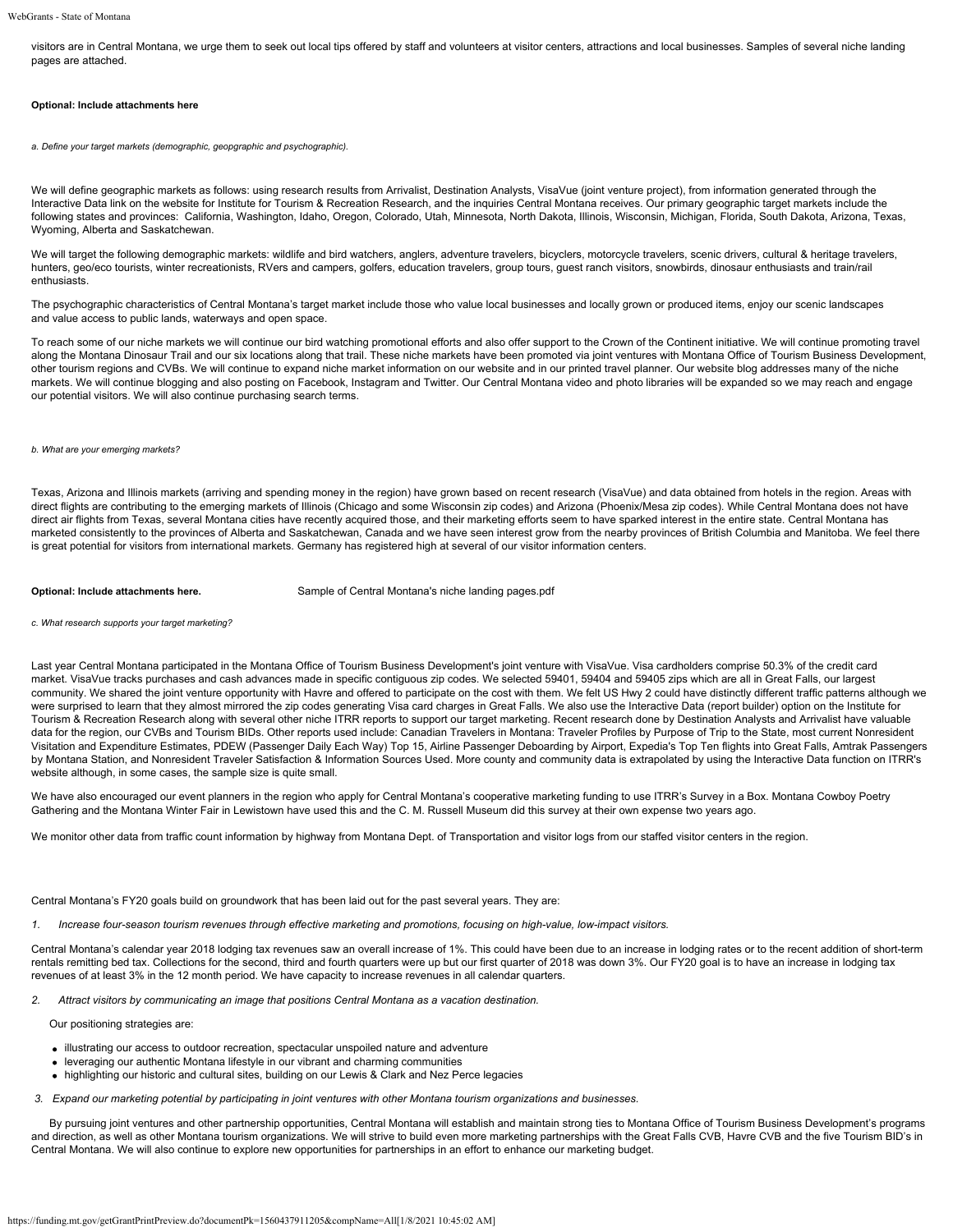*4. Grow the visitor experience and opportunities by building relationships with the ranching and agriculture industry, adding to and building on our guest ranch and agri-tourism presence.*

Many segments of our target market are looking for safe, family vacations that return them to an unhurried, more grounded experience. Highlighting rural events and lifestyles of our region's farms and ranches will increase visitor numbers and provide a supplemental income for agricultural and ranching operations. Central Montana will continue to explore partnerships with agricultural organizations and work closely with rural community promotion groups to enhance our agritourism offerings.

*5. Central Montana will continue to target our market as precisely as possible, assuring that our funding is spent to reach an audience that is qualified by likelihood of coming to the region, and has the discretionary income to spend significant dollars during the visit.* 

Central Montana's consumer marketing plan will target those shown by research and/or past successes to have the propensity to travel to Montana, particularly to experience the kind of vacation the region offers.

*6. Continue our successful FAM trips and travel show attendance.*

Over the past few years our FAM trips have produced significant results in the form of print editorial, online editorial, social media posts, television and radio editorial and inquiries (both domestic and international). We will also continue to have a presence at travel and sportsman shows and we will partner with both the public and private sector to stretch our budget for the shows we attend.

*7. Seek ways to promote our Native American tourism potential.*

We will work to identify opportunities to promote the cultures of our tribes and the tourism activities they offer. Past successes have included FAM trips to our Native American reservations and working with individual native entrepreneurs to showcase their talents to FAM trip participants. In FY19 we were able to secure video footage and still images to use in our marketing efforts.

*a. In what types of co-ops with MTOT would you like to participate?*

We have seen successes with opportunities to participate in both print and digital joint ventures offered by the MT Office of Tourism Business Development. Our budget doesn't allow participation in all but we have approved participation in those we can afford.

The types of joint ventures we would like to participate in include print, digital, research and public relations. While joint venture opportunities currently don't exist for consumer shows, we would like to see this. Many years ago this was an option and the state tourism office anchored the booth space and individual bed tax funded entities could buy in. It created a much larger presence for Montana overall at the shows and seemed to be effective.

**Optional: Include attachment here.** [Arrivalist CM Region Details.pdf](https://funding.mt.gov/fileDownload.jsp?filename=1556490150851_Arrivalist+CM+Region+Details.pdf)

*b. In what other types of co-ops would you like to participate? (Regions/CVBs, etc.)*

Central Montana has participated in, and would like to continue to participate with, print and digital marketing projects and also consumer travel show joint venture marketing opportunities with the Great Falls CVB, Great Falls Tourism BID, Lewistown Tourism BID, Havre CVB and Havre TBID. We have five tourism business improvement districts in Central Montana and marketing opportunities are shared with them.

We also plan to continue to participate in joint venture opportunities for the Crown of the Continent (Glacier Country, Southwest Montana, Central Montana and Canadian provinces) and the Montana Dinosaur Trail (Montana's Missouri River Country, Yellowstone Country, Southeast Montana, Central Montana).

Although it is not a financial partnership, we will seek to coordinate attendance at travel shows with other bed tax entities and private sector businesses in Central Montana, in an effort to possibly co-locate our booths.

Central Montana is eager to secure additional partnership marketing to maximize our budget.

*c. What types of co-ops have you done in the past? Were they successful - why or why not?*

In FY19 we participated in both print and digital joint venture campaigns with the Montana Office of Tourism Business Development.

Print included shared space with MTOT/BD in Parents Magazine (half-page ad in a Montana insert).

Our digital joint ventures included the following: TripAdvisor.com, Sojern Travel Platform Programmatic ad serving technology, LiveIntent e-newsletters/display ads. Each digital joint venture cost \$5,000 from our budget (Total \$15,000).

We have been receiving leads from Parents Magazine and anticipate that those will continue for a couple of months.

We feel our participation in these joint ventures was successful. Joint ventures are a solid investment where Central Montana can receive good exposure based on our financial commitment..

**Optional: Include attachments here.** [Central MT bed tax collections.JPG](https://funding.mt.gov/fileDownload.jsp?filename=1556497687783_Central+MT+bed+tax+collections.JPG)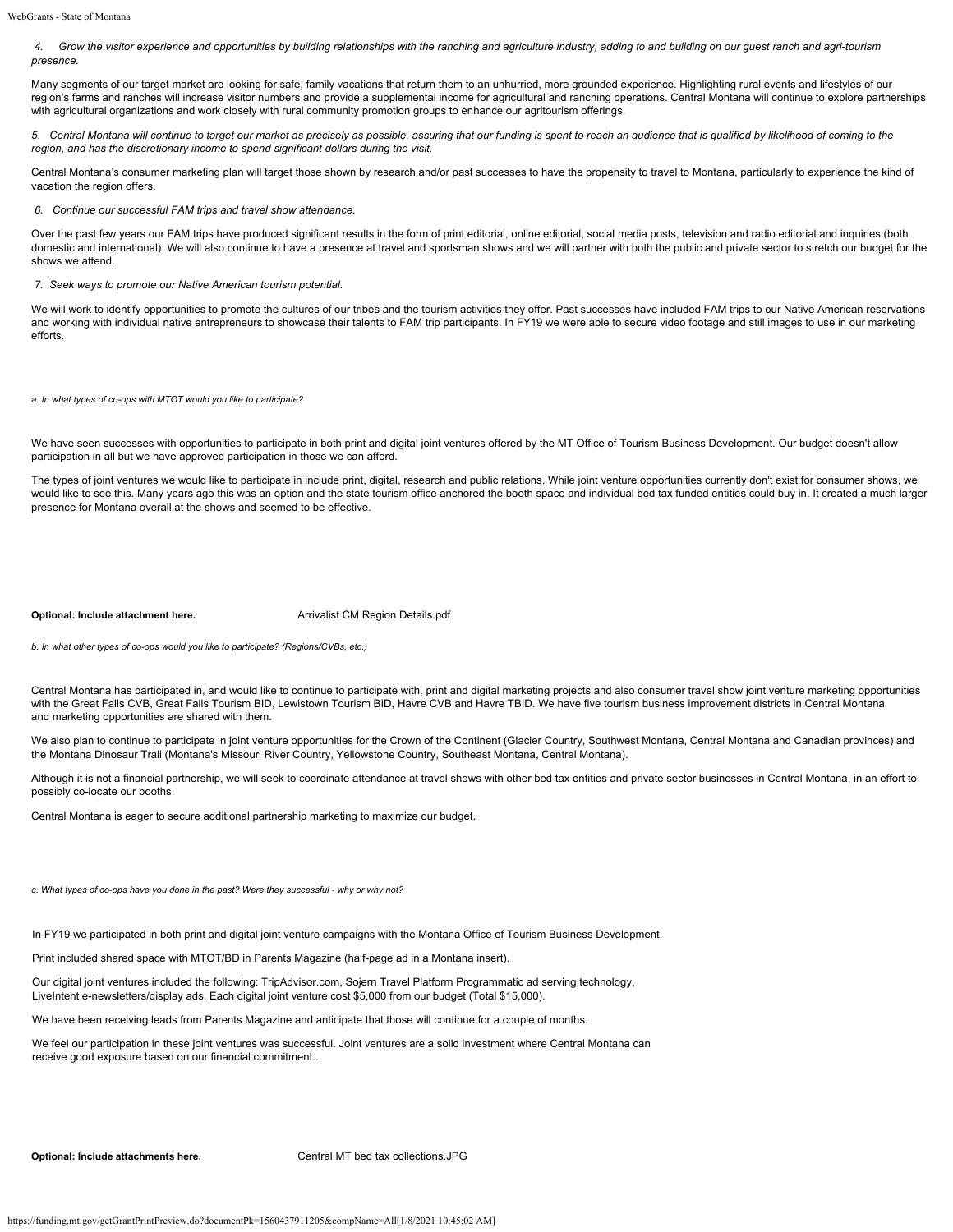### **Optional: Include attachments here.** [Parents Magazine.pdf](https://funding.mt.gov/fileDownload.jsp?filename=1556497687790_Parents+Magazine.pdf)

**Optional: Include attachment here:**

## *Marketing Segment, Method & Budget*

| Marketing<br>Segment | <b>Marketing</b><br>Method | Describe your<br>method.                                                                                                                                                                                                                                                                                                                                                                                                                                                                                                                                                                                                                                                                                                                                                                                                                                                                                                                                                                                                                                                                                                                                                                                                                                                                                                                                                                                                                                                                                                                                                                                                                  | <b>Provide supporting</b><br>research/statistics.                                                                                                                                                                                                                                                                                                                                                                                                                                                                                                                                                                                                                                                                                                                                                                                                                                              | How do you plan to<br>measure success?                                                                                                                                                                                                                                                                                                                                                                                                                                                                                                                                                                                                                                                                                                                                                                                                                                                                                                                                                     | Provide a brief rationale<br>for this method.                                                                                                                                                                                                                                                                                                                                                                                                                                                                                                                                                                                                                                                                                                                                                         | <b>Estimated</b><br>budget for<br>method. | <b>Marketing Method</b><br><b>Evaluation</b>                                                                                                                                                                                                                                                                                                                                                                                                                                                                                                                                                                                                                                                                                                                                                                                                                                                                                                                                                                                                                                                                                                                                                                                                                                                                                                                                                                                                                                                            | Add'l<br><b>Attchmnt</b>                |
|----------------------|----------------------------|-------------------------------------------------------------------------------------------------------------------------------------------------------------------------------------------------------------------------------------------------------------------------------------------------------------------------------------------------------------------------------------------------------------------------------------------------------------------------------------------------------------------------------------------------------------------------------------------------------------------------------------------------------------------------------------------------------------------------------------------------------------------------------------------------------------------------------------------------------------------------------------------------------------------------------------------------------------------------------------------------------------------------------------------------------------------------------------------------------------------------------------------------------------------------------------------------------------------------------------------------------------------------------------------------------------------------------------------------------------------------------------------------------------------------------------------------------------------------------------------------------------------------------------------------------------------------------------------------------------------------------------------|------------------------------------------------------------------------------------------------------------------------------------------------------------------------------------------------------------------------------------------------------------------------------------------------------------------------------------------------------------------------------------------------------------------------------------------------------------------------------------------------------------------------------------------------------------------------------------------------------------------------------------------------------------------------------------------------------------------------------------------------------------------------------------------------------------------------------------------------------------------------------------------------|--------------------------------------------------------------------------------------------------------------------------------------------------------------------------------------------------------------------------------------------------------------------------------------------------------------------------------------------------------------------------------------------------------------------------------------------------------------------------------------------------------------------------------------------------------------------------------------------------------------------------------------------------------------------------------------------------------------------------------------------------------------------------------------------------------------------------------------------------------------------------------------------------------------------------------------------------------------------------------------------|-------------------------------------------------------------------------------------------------------------------------------------------------------------------------------------------------------------------------------------------------------------------------------------------------------------------------------------------------------------------------------------------------------------------------------------------------------------------------------------------------------------------------------------------------------------------------------------------------------------------------------------------------------------------------------------------------------------------------------------------------------------------------------------------------------|-------------------------------------------|---------------------------------------------------------------------------------------------------------------------------------------------------------------------------------------------------------------------------------------------------------------------------------------------------------------------------------------------------------------------------------------------------------------------------------------------------------------------------------------------------------------------------------------------------------------------------------------------------------------------------------------------------------------------------------------------------------------------------------------------------------------------------------------------------------------------------------------------------------------------------------------------------------------------------------------------------------------------------------------------------------------------------------------------------------------------------------------------------------------------------------------------------------------------------------------------------------------------------------------------------------------------------------------------------------------------------------------------------------------------------------------------------------------------------------------------------------------------------------------------------------|-----------------------------------------|
| Consumer             | <b>Printed Material</b>    | Central Montana will<br>produce and distribute our<br>annual travel planner (68<br>pages plus cover, full<br>color throughout). This<br>print piece is content<br>driven, not ad driven, and<br>is the primary response<br>piece used for all inquiries<br>received. It is also<br>distributed on Certified<br>Folder Display's brochure<br>racks in Montana. We<br>hand it out at all consume<br>shows we attend. We sell<br>ads in the travel planner<br>and all revenue received<br>is put back in the project<br>to offset the production<br>and printing costs. We are<br>estimating approximately<br>\$39,000 in ad revenue this listing and many visitors<br>year.<br>The travel planner is<br>available on our website<br>CentralMontana.com as a<br>flip-book and also as a<br>downloadable piece.<br>In the total bed tax funding the planner on our<br>for this project we have<br>budgeted \$7,000 for<br>distribution. Distribution<br>costs include Certified<br>Folder Display's cost for<br>several in-state routes and Overall, the Central<br>FedEx shipping charges<br>to get our literature to<br>locations not covered by<br><b>Certified Folder Display</b><br>(primarily eastern<br>Montana).<br>For our one-sheet<br>handout we will highlight<br>travel routes (theme is not<br>chosen yet). This will help<br>offset shipping costs,<br>particularly at consumer<br>shows. If potential Central<br>Montana visitors don't<br>want to take our travel<br>planner we can offer this<br>sheet which will have our<br>website shown<br>prominently. The piece will<br>also become a landing<br>page on our website. | The Institute for Tourism &<br><b>Recreation Research</b><br>(Traveler characteristics)<br>shows that people enroute<br>to Central Montana and<br>those already in the region<br>use the print travel<br>planner. We do a<br>comprehensive event<br>are looking for a local<br>event. There is also a two-<br>page map in the travel<br>planner to assist visitors in<br>route planning.<br>Visitors enroute to their<br>destination can also view<br>website. Visitor<br>information centers in<br>Montana routinely request<br>larger quantities to use<br>when counseling visitors.<br>Montana board feels it is a<br>critical piece to facilitate<br>and orient our visitors and<br>potential visitors.<br>For our one-sheet<br>marketing handout we will<br>track traveler<br>characteristics (ITRR) to<br>see our top activities and<br>this sheet will follow one<br>of the activities. | Our advertisers assist in<br>measuring success of<br>Central Montana's travel<br>planner. If their ad<br>generates business for<br>them and they renew their<br>ad the following year,<br>then we feel it has been<br>successful for them.<br>The demand for the<br>Central Montana travel<br>planner on a brochure<br>rack is another<br>measurement we use. We<br>also receive some<br>feedback when people<br>receive our travel planner.<br>Some will call back to<br>request further niche<br>information such as our C.<br>M. Russell Auto Tour<br>booklet or a birding trail<br>brochure that are<br>highlighted in the<br>planner. While those<br>aren't statistical<br>measurements of success<br>we know the potential<br>visitor received the travel<br>planner, read it and was<br>intrigued enough to dig<br>deeper for something that<br>truly inspired them.<br>Demand for the one-sheet<br>marketing handout will be<br>tracked at each consumer<br>show where it is used. | We produce an annual travel<br>planner highlighting our<br>communities and their events.<br>Large format photos are spread<br>throughout the travel planner to<br>keep the potential visitor<br>inspired to come to the<br>region. Historic trails, scenic<br>routes, birding information, a<br>map and information about our<br>Pie a la Road, and a 2-page<br>Montana highway map all<br>contribute to aiding potential<br>visitors in planning their<br>vacation.<br>We will also produce one<br>handout to be used primarily at<br>consumer shows and visitor<br>centers. The Central Montana<br>board will reveiw options from<br>our ad agency for the theme.<br>Ideas include highlighting<br>historic trails, scenic drives or<br>day trips. The budget for this<br>printed piece is \$2,500. | \$56,500.00                               | Central Montana travel<br>planner:<br>Did we meet our<br>objective? Yes.<br>Was our marketing<br>method successful? Yes.<br>We sold advertising space<br>in the 2020 travel planner<br>from September 2019 -<br>November 2019. The<br>majority of ads renewed.<br>Some purchased smaller<br>ad space and some<br>purchased larger ad<br>space. Overall, we were<br>pleased with ad sales and<br>met our goal to be able to<br>support the production<br>and print run of the piece<br>with ad revenue.<br>We printed 85,000 copies<br>of the 2020 planner and it<br>was delivered December<br>31, 2019. Demand for the<br>piece on brochure racks<br>started out strong.<br>January, February and<br>March saw typical<br>response with some<br>downturn in March as<br>events were cancelled.<br>Our inventory in<br>September 2020 was<br>larger than previous years<br>due to the pandemic and<br>many cancelled travel<br>plans.<br>We will continue to use<br>the inventory we have on<br>hand and will review<br>quantities and current<br>health situations in<br>February 2021 to see if<br>will produce a 2021 travel<br>planner. We have<br>budgeted for the project in<br>FY21.<br>Central Montana one-<br>sheet handout:<br>This project was not<br>carried out in FY20 due to<br>the pandemic. No funds<br>were spent on this.<br>All things considered<br>(pandemic related) we feel<br>we met our objectives in<br><b>Consumer Printed</b><br>Material and the method<br>was successful. | <b>CMT 2020</b><br>Planner<br>Cover.JPG |
|                      |                            | Simply put - our marketing<br>needs photos to inspire<br>the potential visitor.<br>Whether it is for our digital<br>advertising, print<br>advertising, blog posts,                                                                                                                                                                                                                                                                                                                                                                                                                                                                                                                                                                                                                                                                                                                                                                                                                                                                                                                                                                                                                                                                                                                                                                                                                                                                                                                                                                                                                                                                        | We don't have specific<br>research as to why we<br>should purchase photos<br>but we do follow the<br>Montana brand which                                                                                                                                                                                                                                                                                                                                                                                                                                                                                                                                                                                                                                                                                                                                                                       |                                                                                                                                                                                                                                                                                                                                                                                                                                                                                                                                                                                                                                                                                                                                                                                                                                                                                                                                                                                            |                                                                                                                                                                                                                                                                                                                                                                                                                                                                                                                                                                                                                                                                                                                                                                                                       |                                           | We purchased 71 images<br>through this project. Our<br>budget would have<br>covered 80 but we only<br>chose those that we felt<br>could be used and that we<br>didn't already have similar<br>images of the topic. In our<br>social channels alone<br>(Facebook and Instagram)<br>we used over 50% of the<br>images, meeting our goal.                                                                                                                                                                                                                                                                                                                                                                                                                                                                                                                                                                                                                                                                                                                                                                                                                                                                                                                                                                                                                                                                                                                                                                  |                                         |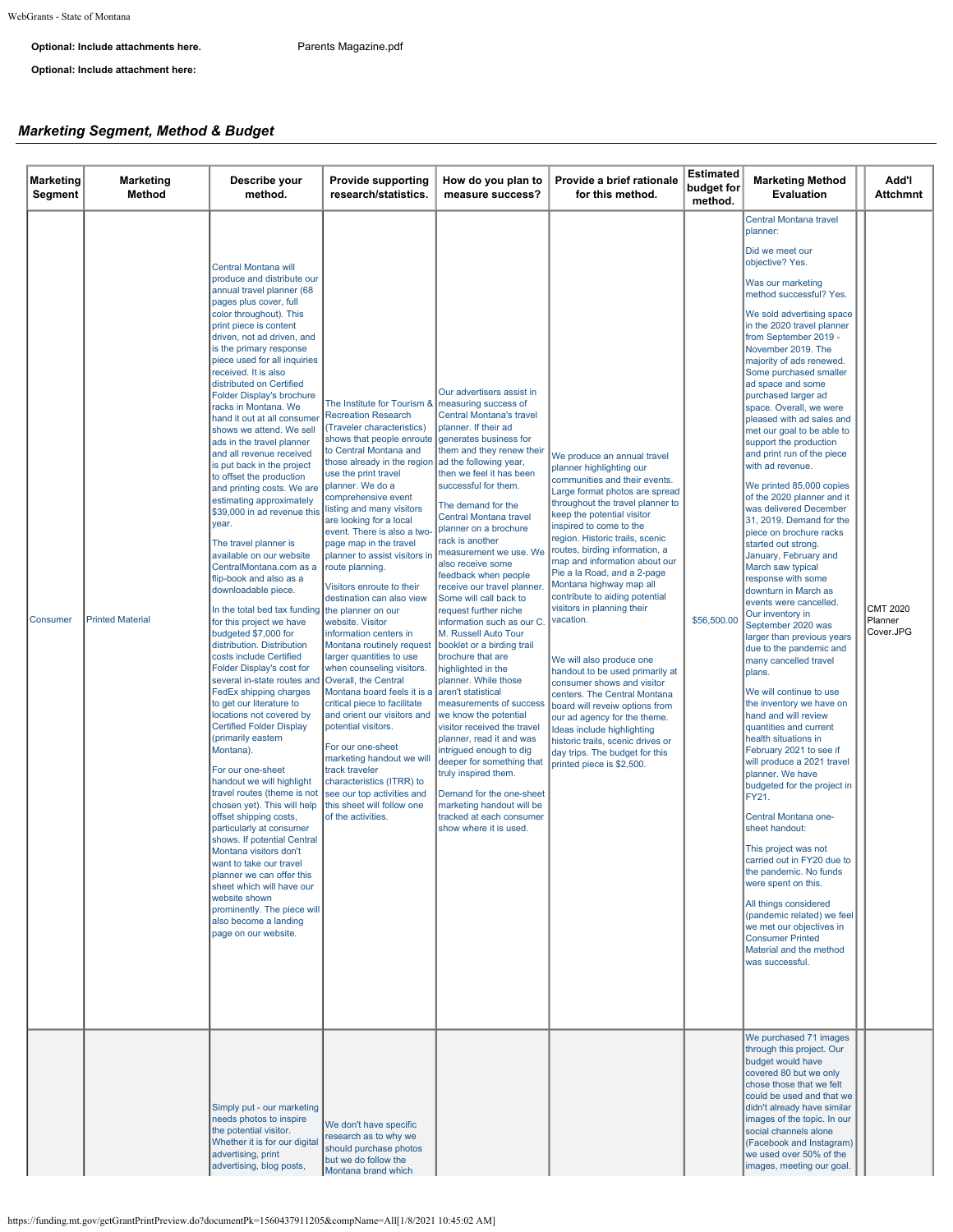| Consumer | Photo/Video Library | Facebook posts, website,<br>e-newsletters - we need<br>photos.<br>For this project we work<br>with area photographers,<br>some professional, some<br>amateurs with a good<br>camera, to secure a<br>variety of images in our<br>thirteen counties. A<br>committee reviews the<br>submissions and we<br>purchase unlimited, but<br>not exclusive, use of each<br>image. | calls for strong images in<br>our advertising to inspire<br>potential visitors.<br>We also need photos to<br>carry out other projects<br>ranging from social media<br>posts to our blog posts to<br>fresh photos on our<br>website. Success in those<br>areas is supported by<br>research and we need<br>photos to achieve that<br>success. | We will evaluate this<br>project by the number of<br>photos used in FY20 that<br>were purchased from our<br>FY20 project. Our goal is<br>to use at least 50% of the<br>images in the fiscal year.<br>If we spend all of our<br>\$4,000 budget we will<br>purchase 80 photos. | Photos are the primary<br>inspiration to peak a potential<br>visitor's attention. The photo<br>could be used in a print ad, a<br>digital ad, an e-newsletter, on<br>our website or in a social media<br>post - but the rationale for all is<br>to have an image that garners a<br>second look and a desire to<br>know more. | \$4,000.00 | They were used on our<br>website and we also used<br>them in digital ads. One<br>was going to be used in a<br>print design but that<br>campaign was cancelled<br>due to the pandemic.<br>Screen shot samples of<br>some uses are attached.<br>Did we meet our<br>objective? Yes.<br>Was our marketing<br>strategy and method<br>successful? Yes.<br>We will definitely do this<br>project again and have<br>budgeted for it in FY21.                                                                                                                                                                                                                                                                                                                                                                                                                                                                                                                                                                                                                                                                                                                                                                                                                                                                                                                                                                                                                                                                                                                                                                                                                                                                                                                                                                                                                                                 | Sample of<br>FY20 photo<br>library<br>uses.pptx |
|----------|---------------------|------------------------------------------------------------------------------------------------------------------------------------------------------------------------------------------------------------------------------------------------------------------------------------------------------------------------------------------------------------------------|---------------------------------------------------------------------------------------------------------------------------------------------------------------------------------------------------------------------------------------------------------------------------------------------------------------------------------------------|------------------------------------------------------------------------------------------------------------------------------------------------------------------------------------------------------------------------------------------------------------------------------|-----------------------------------------------------------------------------------------------------------------------------------------------------------------------------------------------------------------------------------------------------------------------------------------------------------------------------|------------|--------------------------------------------------------------------------------------------------------------------------------------------------------------------------------------------------------------------------------------------------------------------------------------------------------------------------------------------------------------------------------------------------------------------------------------------------------------------------------------------------------------------------------------------------------------------------------------------------------------------------------------------------------------------------------------------------------------------------------------------------------------------------------------------------------------------------------------------------------------------------------------------------------------------------------------------------------------------------------------------------------------------------------------------------------------------------------------------------------------------------------------------------------------------------------------------------------------------------------------------------------------------------------------------------------------------------------------------------------------------------------------------------------------------------------------------------------------------------------------------------------------------------------------------------------------------------------------------------------------------------------------------------------------------------------------------------------------------------------------------------------------------------------------------------------------------------------------------------------------------------------------|-------------------------------------------------|
|          |                     |                                                                                                                                                                                                                                                                                                                                                                        |                                                                                                                                                                                                                                                                                                                                             |                                                                                                                                                                                                                                                                              |                                                                                                                                                                                                                                                                                                                             |            | Joint Ventures with MT<br>Office of<br><b>Tourism/Business</b><br>Development.<br><b>Central Montana</b><br>participated in the<br>following 3 joint venture<br>digital placements with<br>MOTBD. Each had a<br>match of \$5,000.<br>Trip Advisor - this<br>placement started on<br>3/2/20, then was paused<br>due to the pandemic, and<br>resumed 6/1/20. We had<br>896,680 impressions,<br>1,438 clicks for a click-<br>through rate of .16%. Our<br>cost per click was \$4.09.<br>Sojern Travel Platform -<br>this was originally<br>scheduled to start in April<br>and was shifted to June<br>due to the pandemic. We<br>received 397.328<br>impressions and 2,032<br>clicks for a click-through<br>rate of .74%. Our cost per<br>click was \$2.00.<br>On The Snow - we<br>received 740,790<br>impressions, 505 clicks,<br>and a click-through rate of<br>.07%. The campaign's<br>strongest month was<br>January. It was scheduled<br>to run November through<br>March and was turned off<br>early on March 18, 2020.<br>Our cost per click was<br>\$11.65. This campaign<br>was targeted to Montana,<br>South Dakota, North<br>Dakota, Alberta and<br>Saskatchewan. The cost<br>per click was high on this<br>however we do feel it<br>would have been better<br>had we not been entering<br>into a pandemic.<br>RoadRunner.Travel - this<br>digital marketing effort<br>was multi-pronged<br>designed to reach the<br>motorcycle enthusiast who<br>loves our open, lesser<br>traveled roads in Central<br>Montana. Great Falls had<br>also secured the 2020<br><b>BMW Rally so we wanted</b><br>to reach riders interested<br>in that. Part of the<br>campaign included<br>sending an e-newsletter to<br>subscribers and it had<br>21,568 opens, 658 clicks<br>to our landing page for a<br>click through rate of<br>3.05% and a cost-per-click<br>of \$2.68. We felt that was |                                                 |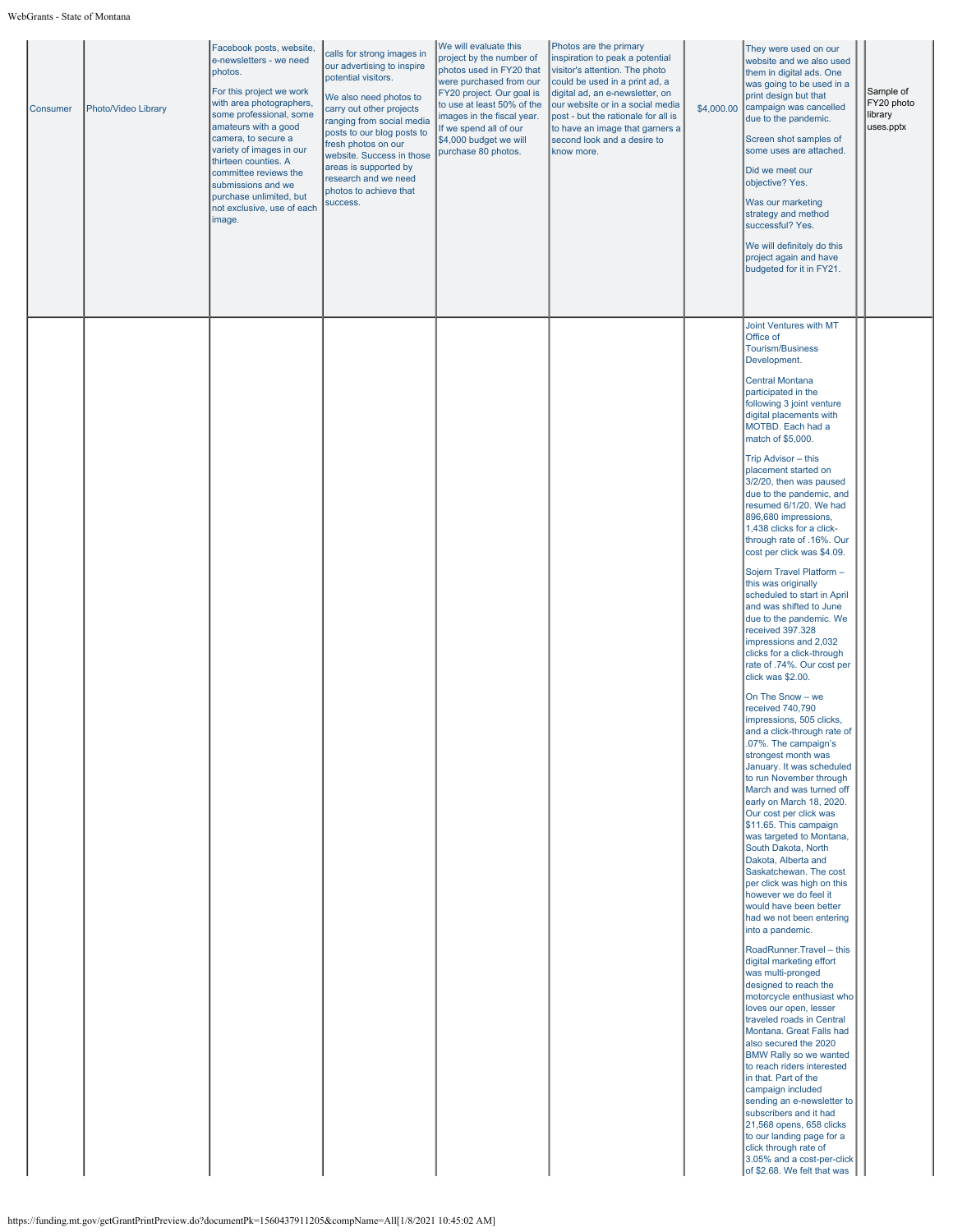| Consumer | <b>Online/Digital Advertising</b> | Our FY20 digital<br>advertising budget is<br>\$83,750. This marketing<br>method is multi-faceted<br>and will include placing<br>banner ads, purchasing<br>search terms, sending<br>HTML e-newsletters and<br>placing native content on<br>reader websites that fit the<br>profile of our potential<br>visitor.<br>When we determine digital<br>media placement we<br>review results of previous<br>placements. We analyze<br>joint venture digital media<br>options offered by the<br>Montana Office of Tourism<br><b>Business Development</b><br>and they are included in<br>this budget so we can<br>have a complete overview<br>of our digital efforts. We<br>will also seek<br>recommendations for<br>placement options from<br>our ad agency. Marketing<br>partners within the region<br>will be notified of our<br>placement to see if they<br>would like to piggy-back<br>on our efforts and<br>potentially increase<br><b>Central Montana's</b><br>presence.<br>Digital marketing gives<br>Central Montana a great<br>opportunity to target our<br>niche markets. Mobile<br>device usage has<br>increased along with<br>digital use in general, and<br>Central Montana has<br>dedicated the largest<br>portion of our budget to<br>this marketing segment. | Our digital media is placed<br>using a variety of research<br><b>Destination Analysts'</b><br>most recent report for<br>Montana Office of Tourism<br><b>Business Development,</b><br><b>ITRR</b> research<br>(particularly their trip<br>planning research and<br>activities while in the<br>region), airline statistics,<br>and also niche reports<br>from ITRR. We will<br>also use our most recent<br>VisaVue statistics when<br>determining our digital<br>placement. | We track click-throughs on<br>our banner ads and then<br>determine the cost per<br>click. We also track open<br>rates and click-throughs<br>on our HTML e-<br>newsletters. With pixel<br>codes embedded on our<br>website we can track<br>visitation on our website<br>related directly to the ad,<br>how long someone stayed<br>on the site, how many<br>pages they opened and<br>what their last page<br>viewed was before they<br>left the site.<br>On our YouTube channel<br>we track number of<br>viewings for each video. | Digital marketing allows us to<br>reach potential visitors in a cost<br>effective way. It is also timely -<br>the lead time for a digital ad is<br>much less than print so if<br>something changes, a new<br>event is planned, or recreation<br>changes occur (forest fires,<br>stream flow changes) we can<br>react to serve our visitor an ad<br>that is timely.<br>Placement of digital advertising<br>in Canada is another area<br>where we can react to changes,<br>such as monetary exchange<br>rates. With print we could never<br>respond so quickly.<br>Print publication readership has<br>declined while online usage has<br>increased. Our budgets for<br>digital and print have adapted<br>to this change. | \$83,750.00 | extremely strong<br>especially since this<br>deployed in April during<br>the beginning of several<br>pandemic shut-downs. A<br>Facebook cross-<br>promotional post reached<br>2,170 with 71 actions<br>taken for a cost-per-action<br>of \$6.63. We had routes<br>highlighted on<br>Roadrunner.Travel Map<br>App - Central Montana<br>Road Trips. We had 3,289<br>views of our content (route<br>ideas) on the app. This<br>content will stay live<br>through 2020. While<br>motorcycle travelers are<br>limited in what they pack,<br>we still also received 15<br>requests through our auto<br>guestbok for our travel<br>planner to be mailed to<br>their home address.<br>This campaign, even in<br>the mess of a pandemic,<br>still had strong actions.<br>Great Falls will host the<br>2021 BMW Rally so we<br>hope to have begun the<br>process to generate<br>interest in our area for the<br>rally through this<br>promotion. We felt this<br>was a very good<br>investment of our<br>marketing dollars.<br>The Outbound Collective<br>- this consisted of an e-<br>blast and three social<br>cross-promotional posts,<br>all geared to young<br>millennials. We revised<br>our messaging to "Plan<br>Now Travel Later -<br><b>Discover Central</b><br>Montana, the open air and<br>inspiration will be here<br>when it's safe to travel<br>again." We sent an April<br>2020 e-blast to 234,179<br>people. We had 42,660<br>opens for an open rate of<br>18.2% and 2,532 clicks.<br>Our cost per click for this<br>100% share-of-voice e-<br>blast was \$2.79. The three<br>social cross-promotional<br>posts had strong<br>engagement. The<br>Facebook post had 2,656<br>impressions, only 24<br>clicks but a strong<br>engagement rate of .90%.<br>Our Instagram post reach<br>was 124,864 with 3,724<br>clicks and an engagement<br>rate of 2.98%. Twitter had<br>586 impressions, 6 clicks<br>and an engagement rate<br>of 1.02%. Our overall cost<br>per click was \$.99.<br>Instagram was by far the<br>most successful of this<br>campaign and proved that<br>millennials are on this<br>platform far more than the<br>others.<br>CTV/OTT Programmatic -<br>30 second broadcast-style<br>video placed across Smart<br>TV platforms and mobile<br>app devices. Since this<br>was placed prior to when<br>we decided to stop ads,<br>we changed the message<br>to Aspirational travel -<br>plan now, travel later. We<br>targeted Denver and<br>Minneapolis DMAs, the<br>placement cost \$10,000<br>and achieved a view-<br>through rate of 96.98%.<br>The ad was served | FY20 Digital<br>results v2.pdf |
|----------|-----------------------------------|--------------------------------------------------------------------------------------------------------------------------------------------------------------------------------------------------------------------------------------------------------------------------------------------------------------------------------------------------------------------------------------------------------------------------------------------------------------------------------------------------------------------------------------------------------------------------------------------------------------------------------------------------------------------------------------------------------------------------------------------------------------------------------------------------------------------------------------------------------------------------------------------------------------------------------------------------------------------------------------------------------------------------------------------------------------------------------------------------------------------------------------------------------------------------------------------------------------------------------------------------------------------|---------------------------------------------------------------------------------------------------------------------------------------------------------------------------------------------------------------------------------------------------------------------------------------------------------------------------------------------------------------------------------------------------------------------------------------------------------------------------|---------------------------------------------------------------------------------------------------------------------------------------------------------------------------------------------------------------------------------------------------------------------------------------------------------------------------------------------------------------------------------------------------------------------------------------------------------------------------------------------------------------------------------|-------------------------------------------------------------------------------------------------------------------------------------------------------------------------------------------------------------------------------------------------------------------------------------------------------------------------------------------------------------------------------------------------------------------------------------------------------------------------------------------------------------------------------------------------------------------------------------------------------------------------------------------------------------------------------------------------------------------------|-------------|----------------------------------------------------------------------------------------------------------------------------------------------------------------------------------------------------------------------------------------------------------------------------------------------------------------------------------------------------------------------------------------------------------------------------------------------------------------------------------------------------------------------------------------------------------------------------------------------------------------------------------------------------------------------------------------------------------------------------------------------------------------------------------------------------------------------------------------------------------------------------------------------------------------------------------------------------------------------------------------------------------------------------------------------------------------------------------------------------------------------------------------------------------------------------------------------------------------------------------------------------------------------------------------------------------------------------------------------------------------------------------------------------------------------------------------------------------------------------------------------------------------------------------------------------------------------------------------------------------------------------------------------------------------------------------------------------------------------------------------------------------------------------------------------------------------------------------------------------------------------------------------------------------------------------------------------------------------------------------------------------------------------------------------------------------------------------------------------------------------------------------------------------------------------------------------------------------------------------------------------------------------------------------------------------------------------------------------------------------------------------------------------------------------------------------------------------------------------------------------------------------------------------------------------------------------------------------------|--------------------------------|
|----------|-----------------------------------|--------------------------------------------------------------------------------------------------------------------------------------------------------------------------------------------------------------------------------------------------------------------------------------------------------------------------------------------------------------------------------------------------------------------------------------------------------------------------------------------------------------------------------------------------------------------------------------------------------------------------------------------------------------------------------------------------------------------------------------------------------------------------------------------------------------------------------------------------------------------------------------------------------------------------------------------------------------------------------------------------------------------------------------------------------------------------------------------------------------------------------------------------------------------------------------------------------------------------------------------------------------------|---------------------------------------------------------------------------------------------------------------------------------------------------------------------------------------------------------------------------------------------------------------------------------------------------------------------------------------------------------------------------------------------------------------------------------------------------------------------------|---------------------------------------------------------------------------------------------------------------------------------------------------------------------------------------------------------------------------------------------------------------------------------------------------------------------------------------------------------------------------------------------------------------------------------------------------------------------------------------------------------------------------------|-------------------------------------------------------------------------------------------------------------------------------------------------------------------------------------------------------------------------------------------------------------------------------------------------------------------------------------------------------------------------------------------------------------------------------------------------------------------------------------------------------------------------------------------------------------------------------------------------------------------------------------------------------------------------------------------------------------------------|-------------|----------------------------------------------------------------------------------------------------------------------------------------------------------------------------------------------------------------------------------------------------------------------------------------------------------------------------------------------------------------------------------------------------------------------------------------------------------------------------------------------------------------------------------------------------------------------------------------------------------------------------------------------------------------------------------------------------------------------------------------------------------------------------------------------------------------------------------------------------------------------------------------------------------------------------------------------------------------------------------------------------------------------------------------------------------------------------------------------------------------------------------------------------------------------------------------------------------------------------------------------------------------------------------------------------------------------------------------------------------------------------------------------------------------------------------------------------------------------------------------------------------------------------------------------------------------------------------------------------------------------------------------------------------------------------------------------------------------------------------------------------------------------------------------------------------------------------------------------------------------------------------------------------------------------------------------------------------------------------------------------------------------------------------------------------------------------------------------------------------------------------------------------------------------------------------------------------------------------------------------------------------------------------------------------------------------------------------------------------------------------------------------------------------------------------------------------------------------------------------------------------------------------------------------------------------------------------------------|--------------------------------|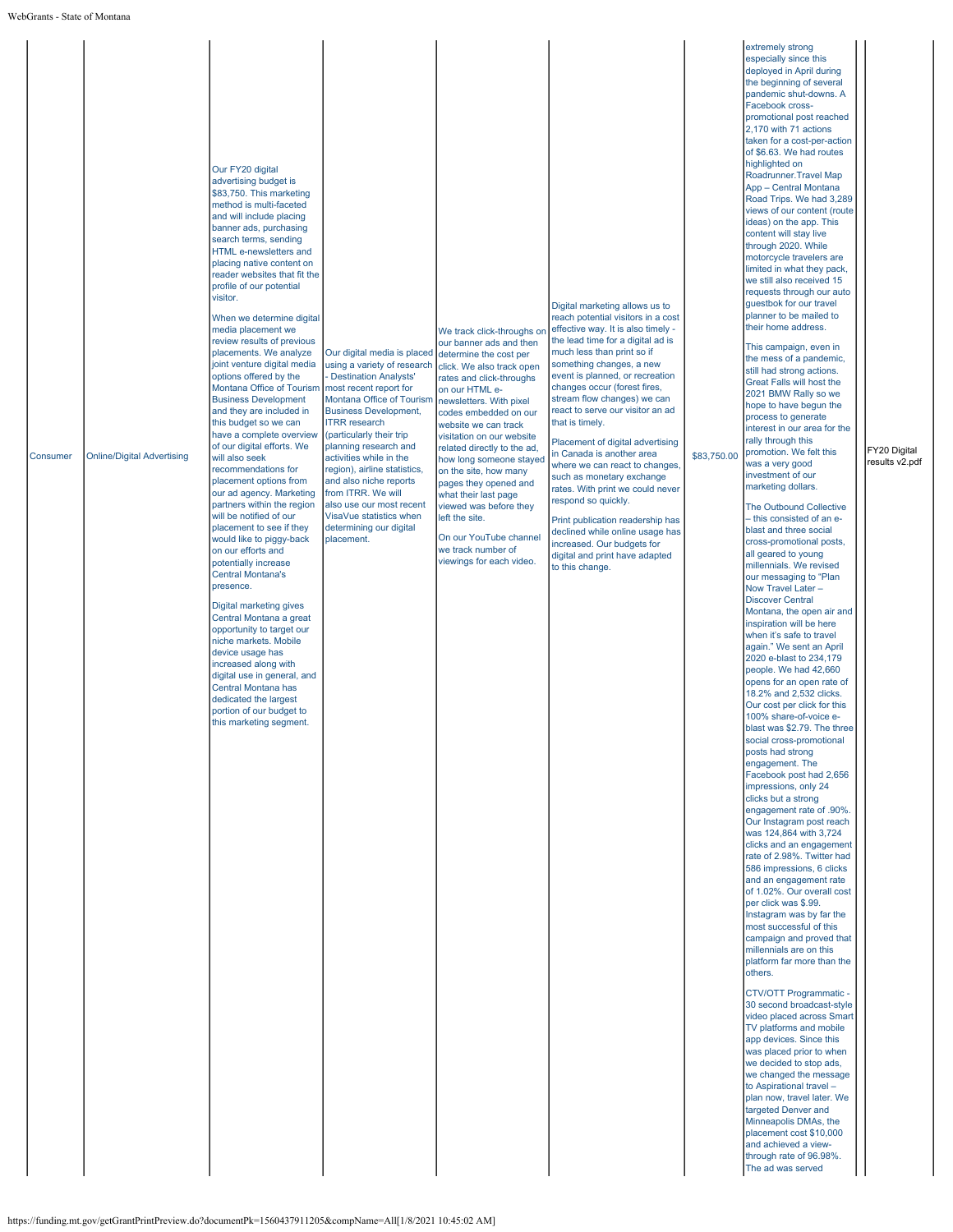|          |                                         |                                                                                                                                                                                                                                                                                                                                                                                                                                                                                                                                                                                                                                                                                                                                                                                                                                                                                                                                                                                                                                                                                                                                                                                                                   |                                                                                                                                                                                                                                                                                                                                                                                                                                                                                                                                                                               |                                                                                                                                                                                                                                                                                                                                                                                                   |                                                                                                                                                                                                                                                                                                                                                                                                                                                                                                                                                                                                |             | 231,516 times.<br>YouTube promotion - this<br>was launched in late<br>January with winter<br>versions. Our warm<br>season versions started<br>mid-February, were<br>paused and relaunched<br>mid-May. We used both<br>15 and 30 second video<br>pre-roll. We had a<br>completion rate of 54.7%<br>on the pre-roll. We had<br>112,334 100% completed<br>views. 205,173 views<br>were served and had a<br>.10% click through rate.<br>Campaign cost was<br>\$10,000, our winter click<br>through rate was .18%<br>and summer biking click<br>through rate was .13%.<br>Google Ad Words - We<br>had 3,670 clicks to our<br>website from this \$10,000<br>campaign. The overall<br>click through rate was<br>13.25 with hunting terms<br>having the highest click-<br>through rates. Our overall<br>cost per click was \$2.72.<br>Did we meet our<br>objective? Yes. Were our<br>marketing strategies and<br>methods successful? Yes.<br>We faced a lot of adversity<br>this past year and when<br>we analyze the ad<br>evaluations we feel we did<br>very well.<br>Digital marketing will<br>definitely be continued in<br>FY21. |                               |
|----------|-----------------------------------------|-------------------------------------------------------------------------------------------------------------------------------------------------------------------------------------------------------------------------------------------------------------------------------------------------------------------------------------------------------------------------------------------------------------------------------------------------------------------------------------------------------------------------------------------------------------------------------------------------------------------------------------------------------------------------------------------------------------------------------------------------------------------------------------------------------------------------------------------------------------------------------------------------------------------------------------------------------------------------------------------------------------------------------------------------------------------------------------------------------------------------------------------------------------------------------------------------------------------|-------------------------------------------------------------------------------------------------------------------------------------------------------------------------------------------------------------------------------------------------------------------------------------------------------------------------------------------------------------------------------------------------------------------------------------------------------------------------------------------------------------------------------------------------------------------------------|---------------------------------------------------------------------------------------------------------------------------------------------------------------------------------------------------------------------------------------------------------------------------------------------------------------------------------------------------------------------------------------------------|------------------------------------------------------------------------------------------------------------------------------------------------------------------------------------------------------------------------------------------------------------------------------------------------------------------------------------------------------------------------------------------------------------------------------------------------------------------------------------------------------------------------------------------------------------------------------------------------|-------------|-------------------------------------------------------------------------------------------------------------------------------------------------------------------------------------------------------------------------------------------------------------------------------------------------------------------------------------------------------------------------------------------------------------------------------------------------------------------------------------------------------------------------------------------------------------------------------------------------------------------------------------------------------------------------------------------------------------------------------------------------------------------------------------------------------------------------------------------------------------------------------------------------------------------------------------------------------------------------------------------------------------------------------------------------------------------------------------------------------------------------------|-------------------------------|
| Consumer | Website/Internet<br>Development/Updates | Our website URL is used<br>in all of our marketing<br>materials and also in all of<br>the media we purchase.<br>Websites need fresh<br>content and we will<br>continue to produce that<br>by adding and updating<br>niche pages on the site.<br><b>Examples include</b><br>updating our music<br>page featuring concerts in<br>our communities<br>throughout the summer<br>and also a rodeo landing<br>page.<br><b>Posts on Central</b><br>Montana's blog on the<br>website will continue (we<br>currently have over 775<br>blog posts). Blog posts<br>are viewed as new<br>content on the site and we<br>strive to post a variety of<br>content that covers all of<br>our thirteen counties and<br>the activities visitors can<br>do.<br>Photos on our home page<br>are refreshed seasonally.<br>A new page showing<br>specific routes and ports<br>of entry will be added on<br>our website for Canadian<br>travelers. We already<br>have information about<br>border crossings but the<br>new page will give specific<br>details on routes.<br>We will continue video<br>production throughout the<br>year. In each video<br>produced we receive 10-<br>12 still images extracted<br>from the footage so it is | Our website can be<br>viewed as either<br>inspiration, orientation or<br>facilitation, depending on<br>which phase of vacation<br>planning our visitor is in.<br>It can be a companion<br>piece to an ad seen, or a<br>planning tool.<br><b>ITRR Research shows</b><br>that most visitors have<br>visited the website at<br>different stages<br>(sometimes multiple<br>times) in planning their<br>vacation to Central<br>Montana. Google<br>research and our website<br>statistics all support the<br>fact that the internet is<br>the top source used for<br>trip planning. | We track website statistics<br>with Google Analytics. We<br>can see how long visitors<br>are on the website, the<br>number of pages they<br>view, also the bounce<br>pages where they leave<br>the site. We also track<br>visitors' location by state.<br>We hope to see increased<br>visitors to our website,<br>increased length of visits<br>and an increase in the<br>number of pages viewed. | We place our media to inspire<br>potential visitors and the call to<br>action sends them to our<br>website (centralmontana.com).<br>This budget covers changes<br>and enhancements to our<br>website and our video<br>production. All videos are put<br>on our website, some in more<br>than one place. We have a<br>photos/videos landing page but<br>if we have a specific niche<br>landing page (such as<br>motorcycling) any videos we do<br>with that theme will also be<br>placed on the niche landing<br>page. Videos are also on our<br>YouTube channel<br>YouTube.com/CentralMontana. | \$30,432.00 | Our website URL is<br>www.centralmontana.com<br>Mobile users comprise<br>48.72% of the traffic to our<br>website. Desktop users<br>are 4.62% and tablet<br>users make up the<br>remaining 6.66%.<br>In FY20 we had 110,078<br>visits to the website which<br>was 1,468 fewer than the<br>prior fiscal year. The FY20<br>visits had users viewing<br>an average of 1.74 pages<br>and spending 1.02<br>minutes on the site.<br>Compared to last year we<br>increased the length of<br>visit by .02 seconds, not<br>huge, but at least it's nice<br>to see something<br>increase! While we had<br>hoped for an increase in<br>overall visits, with several<br>of our marketing<br>campaigns either cut<br>entirely or started and<br>paused, we were pleased<br>to not drop more in visits.<br>Did we meet our<br>objective? No, but<br>considering almost half of<br>the fiscal year was in the<br>shadow of a pandemic,<br>we are pleased with our<br>overall statistics.<br>Was our marketing<br>strategy and method<br>successful? Yes, we feel it<br>was.<br>We have budgeted to do<br>this project again in FY21.          | FY20 Google<br>Analytics.docx |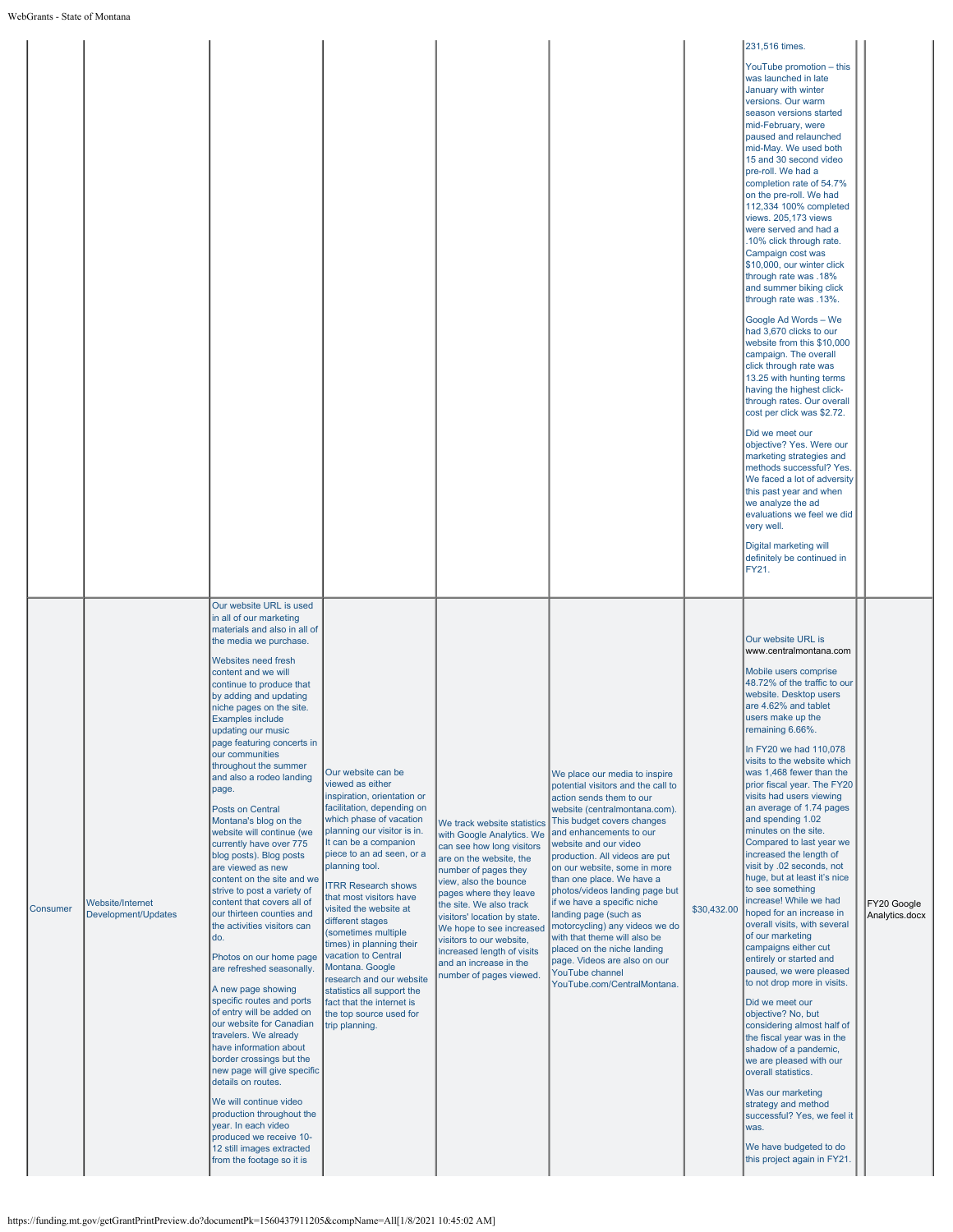|                                      | incredibly cost effective.                                                                                                                                                                                                                                                                                                                                                                                                                                                                                                                                                                               |                                                                                                                                                                                                                                                                                                                                                                                                                                                                                                                                                                                                          |                                                                                                                                                                                                                                                                                                                                                                   |                                                                                                                                                                                                                                                                                                                                                                                                                                                                                                                                                                     |             |                                                                                                                                                                                                                                                                                                                                                                                                                                                                                                                                                                                                                                                                                                                                                                                                                                                                                                                                                                                                                                                                                                                                                                                                                                                                                                                                                                                                                                                                                                                                                                                                                                                                                                                                                                                                                                                                                                                                                                |                       |
|--------------------------------------|----------------------------------------------------------------------------------------------------------------------------------------------------------------------------------------------------------------------------------------------------------------------------------------------------------------------------------------------------------------------------------------------------------------------------------------------------------------------------------------------------------------------------------------------------------------------------------------------------------|----------------------------------------------------------------------------------------------------------------------------------------------------------------------------------------------------------------------------------------------------------------------------------------------------------------------------------------------------------------------------------------------------------------------------------------------------------------------------------------------------------------------------------------------------------------------------------------------------------|-------------------------------------------------------------------------------------------------------------------------------------------------------------------------------------------------------------------------------------------------------------------------------------------------------------------------------------------------------------------|---------------------------------------------------------------------------------------------------------------------------------------------------------------------------------------------------------------------------------------------------------------------------------------------------------------------------------------------------------------------------------------------------------------------------------------------------------------------------------------------------------------------------------------------------------------------|-------------|----------------------------------------------------------------------------------------------------------------------------------------------------------------------------------------------------------------------------------------------------------------------------------------------------------------------------------------------------------------------------------------------------------------------------------------------------------------------------------------------------------------------------------------------------------------------------------------------------------------------------------------------------------------------------------------------------------------------------------------------------------------------------------------------------------------------------------------------------------------------------------------------------------------------------------------------------------------------------------------------------------------------------------------------------------------------------------------------------------------------------------------------------------------------------------------------------------------------------------------------------------------------------------------------------------------------------------------------------------------------------------------------------------------------------------------------------------------------------------------------------------------------------------------------------------------------------------------------------------------------------------------------------------------------------------------------------------------------------------------------------------------------------------------------------------------------------------------------------------------------------------------------------------------------------------------------------------------|-----------------------|
|                                      |                                                                                                                                                                                                                                                                                                                                                                                                                                                                                                                                                                                                          |                                                                                                                                                                                                                                                                                                                                                                                                                                                                                                                                                                                                          |                                                                                                                                                                                                                                                                                                                                                                   |                                                                                                                                                                                                                                                                                                                                                                                                                                                                                                                                                                     |             |                                                                                                                                                                                                                                                                                                                                                                                                                                                                                                                                                                                                                                                                                                                                                                                                                                                                                                                                                                                                                                                                                                                                                                                                                                                                                                                                                                                                                                                                                                                                                                                                                                                                                                                                                                                                                                                                                                                                                                |                       |
| Consumer<br><b>Print Advertising</b> | Central Montana primarily<br>targets leisure travelers<br>with our print marketing<br>campaign. When<br>placement decisions are<br>evaluated the Central<br>Montana board of<br>directors reviews joint<br>venture print opportunities<br>from Montana Office of<br><b>Tourism Business</b><br>Development, outcomes<br>of our FY19 print<br>campaign and<br>recommendations from<br>our ad agency.<br>Partnership opportunities<br>with other bed tax entities<br>are also reviewed in an<br>effort to stretch our limited<br>marketing dollars and<br>create a greater presence<br>in the publication. | We use the Interactive<br>Data (report builder)<br>option on the Institute for<br><b>Tourism &amp; Recreation</b><br>Research along with<br>several other ITRR reports<br>to support our print<br>marketing.<br>Research done by<br><b>Destination Analysts has</b><br>valuable data for the<br>region and Arrivalist<br>shows where our visitors<br>reside. Some print media<br>is purchased by<br>geography. Sunset<br>magazine is an example<br>of a publication we<br>advertised in during FY19<br>and we purchased specific<br>geographic markets based<br>on information gleaned<br>from research. | Since the tourism region<br>doesn't do bookings, we<br>evaluate the success of<br>our print ad campaign by<br>the number of inquiries we<br>receive from each<br>publication where we have<br>placed ads and also the<br>ultimate cost per inquiry.<br>While this doesn't mean<br>the person inquiring came<br>to Central Montana, it is<br>our best measurement. | Our goal is to receive high<br>quality inquiries from visitors<br>who spend significant time and<br>money in the region. Once our<br>FY19 inquiries are evaluated<br>we will give weight to those<br>publications that performed well<br>in generating leads for Central<br>Montana. If print publication<br>calendars show an intent to<br>publish articles about our<br>vacation product<br>(history/heritage travel, western<br>style vacations, paleontology,<br>birding, outdoor recreation) we<br>will also examine them for<br>potential print ad placement. | \$33,750.00 | Did we meet our<br>objective? Yes.<br>Was our marketing<br>strategy and method<br>successful? Yes.<br>Central Montana placed<br>print ads in:<br>the insert in Parents<br>magazine, a joint venture<br>with MOTBD. We received<br>804 inquiries with a cost-<br>per-inquiry of \$5.85.<br>Midwest Living magazine,<br>joint venture with MOTBD.<br>We received 1,424 inqiries<br>with a cost-per-inquiry of<br>\$4.95.<br>Fly Fisherman magazine,<br>inspiration ad, we<br>received 12 inquiries with<br>a cost-per-inquiry of<br>\$490.25. This publication<br>does not provide leads.<br>Living Bird magazine,<br>inspiration ad, we<br>received 10 inquiries with<br>a cost-per-inquiry of<br>\$196.20.<br>America Journal, German<br>magazine, inspiration ad,<br>we received 27 inquiries<br>with a cost-per-inquiry of<br>\$138.63.<br>The joint venture ad in the<br>Parents insert was not on<br>brand and we weren't<br>pleased with the look of it.<br>The layout was not done<br>by our ad agency and we<br>didn't feel it was a good<br>representation of Montana<br>and the state's brand.<br>Again, it was completely<br>out of our hands but we<br>would think twice about<br>that joint venture with<br>MOTBD again.<br>Our print ad timing wasn't<br>the greatest when the<br>current pandemic was<br>factored in. The downside<br>of print magazine<br>placement is that you can't<br>be as nimble with it as you<br>can with digital<br>advertising. Overall, we<br>were pleased with our<br>response considering the<br>pandemic. Over the last<br>few years, we have<br>gradually moved more of<br>our budget out of print and<br>in to digital. We are still<br>budgeting for print<br>placement in our FY21<br>plan but the budget<br>amount in that line item is<br>not increasing.<br>Central Montana had<br>plans to attend four<br>consumer shows, all in<br>our top ten markets in<br>FY20. We attended three<br>and the last show | FY20 Print<br>Ads.pdf |
|                                      |                                                                                                                                                                                                                                                                                                                                                                                                                                                                                                                                                                                                          |                                                                                                                                                                                                                                                                                                                                                                                                                                                                                                                                                                                                          |                                                                                                                                                                                                                                                                                                                                                                   |                                                                                                                                                                                                                                                                                                                                                                                                                                                                                                                                                                     |             | (Calgary) was cancelled<br>due to the corona virus.<br>Denver Intl Sportsmen's<br>Expo - January 9-12,                                                                                                                                                                                                                                                                                                                                                                                                                                                                                                                                                                                                                                                                                                                                                                                                                                                                                                                                                                                                                                                                                                                                                                                                                                                                                                                                                                                                                                                                                                                                                                                                                                                                                                                                                                                                                                                         |                       |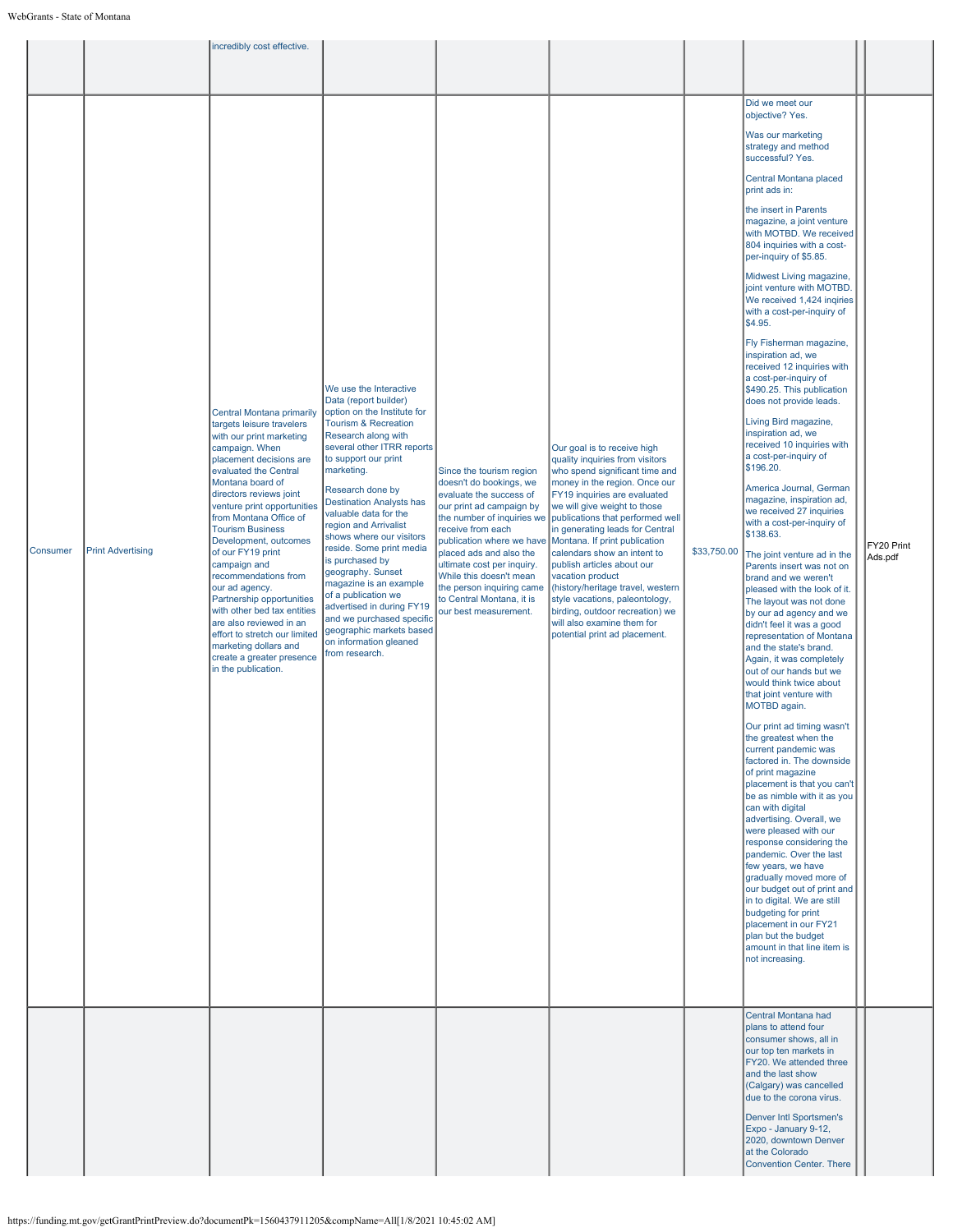| Consumer | <b>Travel/Trade Shows</b> | <b>Consumer travel and</b><br>sportsmen shows have<br>been an excellent method<br>for Central Montana to<br>reach potential visitors.<br>Our location is not as well<br>known as other areas of<br>Montana and by having<br>personal contact with<br>attendees at the shows<br>we attend we can talk<br>about our vacation<br>amenities, answer<br>questions and offer<br>suggestions.<br>Show markets are<br>selected based on several<br>factors - the ease with<br>which they can travel to<br>the tourism region (easy<br>drive markets, convenient<br>air connections, new<br>direct air connections),<br>lead states for nonresident<br>hunting licenses, and top<br>states and provinces for<br>visitation.<br>We typically have partners<br>for all of the shows we<br>attend and they share a<br>portion of the booth fee<br>and also pay their travel<br>expenses. Our relatively<br>small budget for consumer<br>shows was stretched to<br>enable us to attend four<br>shows in FY19. | The travel and sportsman<br>shows we attended in<br>FY19 were in our top 10<br>markets based on<br>VisaVue statistics, non-<br>resident big game<br>licenses purchased,<br>upland game bird licenses<br>purchased, Destination<br>Analysts report showing<br>propensity to visit<br>Montnana and Expedia's<br>top ten markets flying in to<br><b>Great Falls.</b><br>Before selecting markets<br>for our FY20 budget we<br>will review updated<br>statistics from the above<br>sources. | Since the tourism region<br>doesn't do bookings it is<br>difficult to measure<br>success. We can tell if we<br>had good activity at our<br>booth by how much<br>literature we handed out.<br>We ask our outfitters<br>(river, hiking and hunting<br>outfitters) to inform us if<br>their clients reference the<br>shows we attended and if<br>one of our vendors in the<br>region offers a package<br>vacation we can get<br>statistics from those<br>bookings. We also<br>evaluate the show by the<br>number of attendees. | Central Montana uses<br>consumer travel and sportsman<br>shows to reach a consumer<br>market that may not be familiar<br>with the tourism region. Many<br>show attendees are consdering<br>visits to national parks located<br>in Montana and are looking for<br>route suggestions and things to<br>see/do along the way. Our<br>lesser known amenities can be<br>pointed out and explained to<br>show attendees. | \$9,000.00 | were approximately<br>30,000 attendees at this<br>show. It seemed like more<br>and perhaps it was just<br>the steady attendance at<br>our booth. We distributed<br>approximately 525 copies<br>of our 2020 Central<br>Montana travel planner<br>(which had just been<br>printer), 250 MT state<br>maps, 100 MT Dinosaur<br>Trail brochures, 100<br>Crown of the Continent<br>brochures (could have<br>used more), 60 Central<br>MT birding trails<br>brochures, 50 Ghost Town<br>brochures and<br>approximately 20 Lewis &<br>Clark brochures. Fishing<br>and hunting were the top<br>requests. This show was<br>very good for Central<br>Montana and we were<br>glad we participated. Did<br>we meet our objective?<br>Yes. Was our marketing<br>strategy and method<br>successful? Yes.<br>Sacramento Intl<br>Sportsmen's Expo -<br>January 16-19, 2020 at<br>Sacramento, CA's Cal<br>Expo, a regional<br>fairgrounds. Attendance<br>was stellar at an<br>estimated 38,000. One of<br>our fishing outfitters<br>attended the show with us<br>and we were located in<br>the fishing pavilion.<br>Obviously, fishing was<br>one of the top questions<br>but hunting wasn't far<br>behind it. We distributed<br>450 Central Montana<br>travel planner and brought<br>back 23 names/addresses<br>to mail to. We estimated<br>another 20 didn't want to<br>give their name/address<br>so a business card with<br>our website was given to<br>them. We also distributed<br>250 MT state maps, 80<br>Crown of the Continent<br>brochures (all we shipped,<br>could have had more), 75<br>Ghost Town brochures, 50<br>MT Dino Trail brochures<br>and 25 Central MT birding<br>brochures. We took Lewis<br>& Clark Trail brochures<br>and only gave out about a<br>half dozen. This show was<br>the best of all three<br>consumer shows we<br>attended. The show<br>seems to attract an<br>affluent audience that was<br>interested in what Central<br>Montana has to offer. Did<br>we meet our objective?<br>Yes. Was our marketing<br>strategy and method<br>successful? Yes.<br><b>Star Tribune Travel Show</b><br>- Nov 16-17, 2019 in<br>downtown Minneapolis at<br>the MN Convention<br>Center. This was the first<br>consumer show we<br>attended in FY20.<br>Minnesota is in our top ten<br>states for visiting, it is a<br>drive market but also has<br>direct air connections, and<br>we typically receive<br>visitors in Central MT from<br>MN that are heading<br>through to visit Glacier<br>Natl Park. All strong<br>reasons to attend this<br>show. The downside, the<br>show didn't produce | Research<br>Consumer<br>Shows.JPG |
|----------|---------------------------|--------------------------------------------------------------------------------------------------------------------------------------------------------------------------------------------------------------------------------------------------------------------------------------------------------------------------------------------------------------------------------------------------------------------------------------------------------------------------------------------------------------------------------------------------------------------------------------------------------------------------------------------------------------------------------------------------------------------------------------------------------------------------------------------------------------------------------------------------------------------------------------------------------------------------------------------------------------------------------------------------|-----------------------------------------------------------------------------------------------------------------------------------------------------------------------------------------------------------------------------------------------------------------------------------------------------------------------------------------------------------------------------------------------------------------------------------------------------------------------------------------|-----------------------------------------------------------------------------------------------------------------------------------------------------------------------------------------------------------------------------------------------------------------------------------------------------------------------------------------------------------------------------------------------------------------------------------------------------------------------------------------------------------------------------|-------------------------------------------------------------------------------------------------------------------------------------------------------------------------------------------------------------------------------------------------------------------------------------------------------------------------------------------------------------------------------------------------------------------|------------|------------------------------------------------------------------------------------------------------------------------------------------------------------------------------------------------------------------------------------------------------------------------------------------------------------------------------------------------------------------------------------------------------------------------------------------------------------------------------------------------------------------------------------------------------------------------------------------------------------------------------------------------------------------------------------------------------------------------------------------------------------------------------------------------------------------------------------------------------------------------------------------------------------------------------------------------------------------------------------------------------------------------------------------------------------------------------------------------------------------------------------------------------------------------------------------------------------------------------------------------------------------------------------------------------------------------------------------------------------------------------------------------------------------------------------------------------------------------------------------------------------------------------------------------------------------------------------------------------------------------------------------------------------------------------------------------------------------------------------------------------------------------------------------------------------------------------------------------------------------------------------------------------------------------------------------------------------------------------------------------------------------------------------------------------------------------------------------------------------------------------------------------------------------------------------------------------------------------------------------------------------------------------------------------------------------------------------------------------------------------------------------------------------------------------------------------------------------------------------------------------------------------------------------------------------------------------------------------------|-----------------------------------|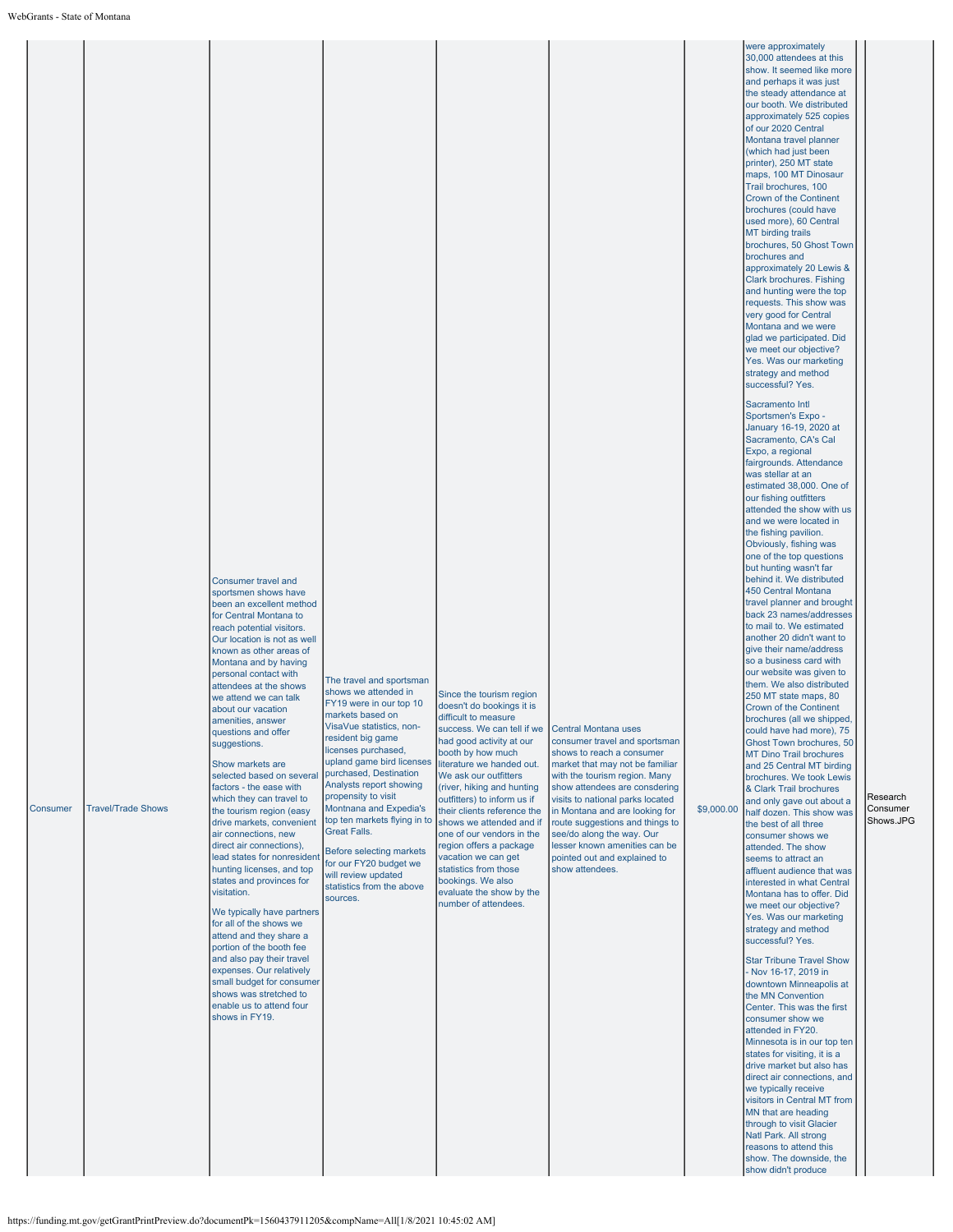|  |  |  | attendee traffic. Estimated<br>attendance was 1,200,<br>very poor in our opinion.<br>We only distributed 220<br><b>Central MT travel</b><br>planners, 125 MT maps,<br>15 MT Dino Trail<br>brochures, 25 Crown of<br>the Continent brochures, 5<br>Lewis & Clark brochures<br>and 10 motorcycle route<br>brochures. The attendees<br>we talked to seemed<br>genuinely interested in<br>visiting Montana. Most<br>were familiar with MT, had<br>visited before, but were<br>looking for new places to<br>explore. Did we meet our<br>objective? Not at this<br>show. Was our marketing<br>strategy and method<br>successful? To a degree it<br>was but did not meet our<br>expectations. We would<br>not attend this show<br>again.<br>We would attend<br>consumer shows again<br>(post pandemic) but would<br>not attend the Star<br>Tribune show if it<br>continues. The Denver<br>and Sacramento shows<br>would be top picks, along<br>with something in WA and<br>OR markets. Consumer<br>shows have worked well<br>for Central Montana in the<br>past and overall, 2 out of 3<br>incredibly successful<br>shows in FY20 made us<br>rate the method as<br>successful.                                                                 |  |
|--|--|--|-----------------------------------------------------------------------------------------------------------------------------------------------------------------------------------------------------------------------------------------------------------------------------------------------------------------------------------------------------------------------------------------------------------------------------------------------------------------------------------------------------------------------------------------------------------------------------------------------------------------------------------------------------------------------------------------------------------------------------------------------------------------------------------------------------------------------------------------------------------------------------------------------------------------------------------------------------------------------------------------------------------------------------------------------------------------------------------------------------------------------------------------------------------------------------------------------------------------------------------------|--|
|  |  |  | Our agency of record, The<br>Wendt Agency located in<br>Great Falls, Montana,<br>performs the following<br>work as directed by the<br>Central Montana board of<br>directors: print ad design<br>and print media<br>placement, digital ad<br>design and digital ad<br>placement, social media<br>campaign design and<br>implementation. The<br>majority of Central<br>Montana's social media<br>posting is done as part of<br>the Admin Contract<br>performed by the<br>Executive Director. The<br>Wendt Agency is paid<br>hourly for work done and<br>the campaign costs need<br>to be itemized on their<br>monthly invoices. Our<br>contract with The Wendt<br>Agency outlines that we<br>expect them to be in<br>attendance at the majority<br>of our board of directors<br>meeting and at Tourism<br><b>Advisory Council</b><br>meetings. They are not<br>compensated for their<br>time at these meetings.<br>In FY20 the Central<br>Montana board felt all of<br>our digital ads and all of<br>our print ads (with the<br>exception of the Parents<br>magazine insert design)<br>were extremely<br>professional and carried<br>strong impact because of<br>the design. Note: the<br>insert in Parents was NOT<br>designed by our ad |  |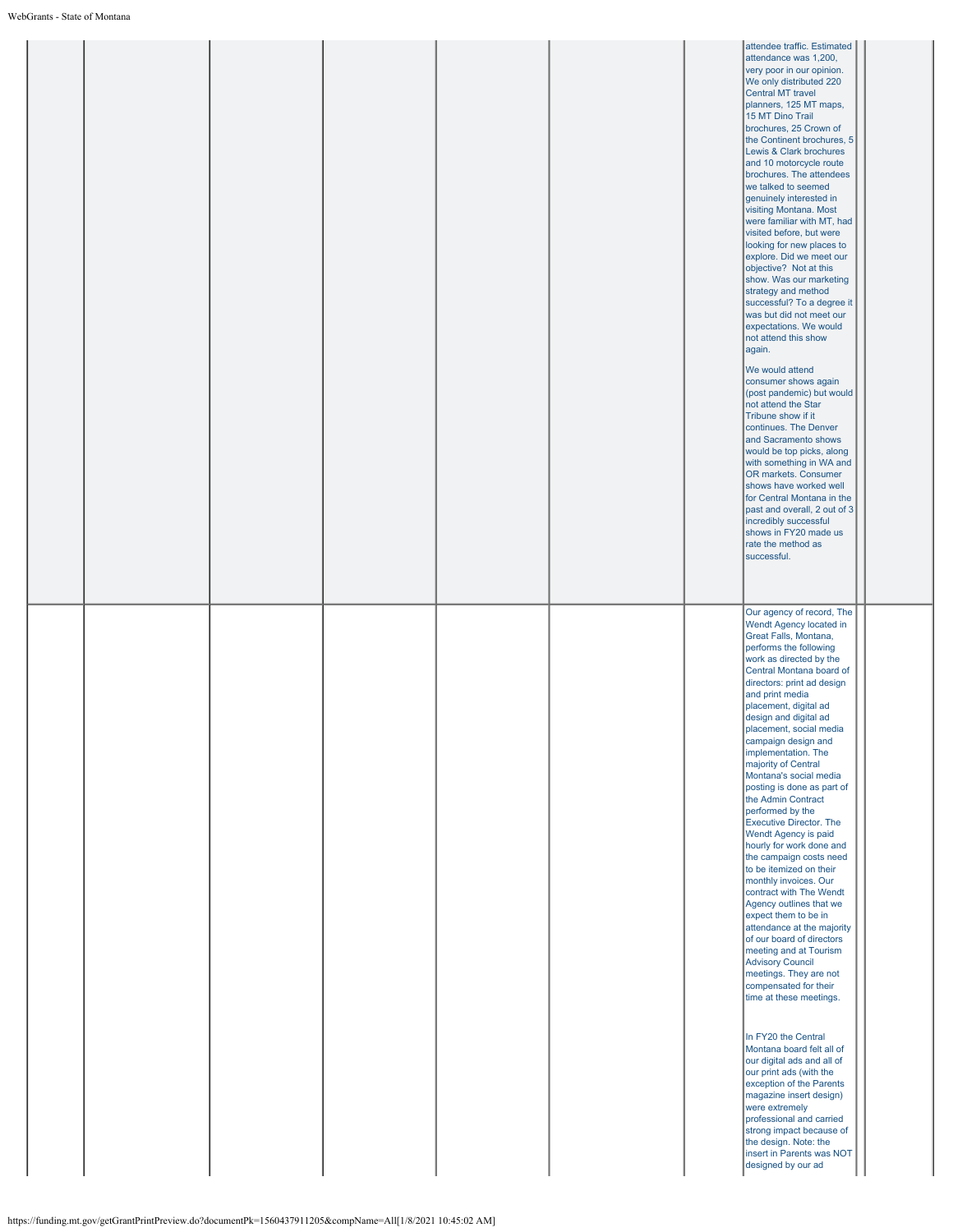|          |                           |                                                                                                                                                                                                                                                                                                          |                                                                                                                                                                                                                                                   |                                                                                                                                                                                                                                 |                                                                                                                                                                                                                                                                                   |             | agency. This was a joint<br>venture with MOTBD.                                                                                                                                                                                                                                                                                                                                                             |               |
|----------|---------------------------|----------------------------------------------------------------------------------------------------------------------------------------------------------------------------------------------------------------------------------------------------------------------------------------------------------|---------------------------------------------------------------------------------------------------------------------------------------------------------------------------------------------------------------------------------------------------|---------------------------------------------------------------------------------------------------------------------------------------------------------------------------------------------------------------------------------|-----------------------------------------------------------------------------------------------------------------------------------------------------------------------------------------------------------------------------------------------------------------------------------|-------------|-------------------------------------------------------------------------------------------------------------------------------------------------------------------------------------------------------------------------------------------------------------------------------------------------------------------------------------------------------------------------------------------------------------|---------------|
|          |                           | Our Ad Agency budgets<br>for creative and<br>production services are as<br>follows:<br>Print Creative - \$6,000<br>Digital Creative - \$8,000<br>We will update our print<br>ads, purchase photos if<br>necessary, and resize the                                                                        |                                                                                                                                                                                                                                                   |                                                                                                                                                                                                                                 |                                                                                                                                                                                                                                                                                   |             | For FY20 print ads we<br>increased some of the ad<br>sizes for more awareness<br>Our digital ads included<br>more video, which is more<br>expensive, but produced<br>much better for us. Users<br>have become used to<br>viewing video in digital<br>ads and we met that need,<br>at the recommendation of<br>our agency.                                                                                   |               |
| Consumer | <b>Ad Agency Services</b> | ads based on the size of<br>space purchased.<br>For our digital campaign<br>we have a somewhat<br>larger budget. Layout of e-<br>newsletters, writing<br>content, resizing banner<br>ads and adding pixel<br>codes for tracking all take<br>time for our ad agency.<br>We can save budget if             | <b>Small Business Trends</b><br>(smallbiztrends.com) has<br>research for Banner Ads,<br>Native Content,<br><b>Sponsored Content and</b><br><b>Branded Content. We</b><br>have moved towards<br>either rich media banner<br>ads, native content or | The primary measurement<br>of success is the response<br>to the ad. We will use the<br>same measurement for ad<br>agency services that we<br>use for media placement.<br>Numbers of inquiries will<br>be tracked and also click | Our ads need to look<br>professional, fit within the<br>Montana brand and have strong<br>appeal to our potential visitors.<br>Our ad agency makes sure we<br>meet this criteria.<br>Our agency also analyzes<br>media and gives<br>recommendations for<br>placement options. They | \$14,000.00 | We were on track with<br>increasing responses and<br>click-throughs until our<br>ads were stopped/delayed<br>because of the pandemic.<br>While some ads re-started<br>in June, we lost our most<br>valuable months relative<br>to planning vacations and<br>consumer travel sentiment<br>did not increase.<br>Based on our ad agency's                                                                      | Analytics.pdf |
|          |                           | there is an image from our<br>photo library that can be<br>used but in some cases<br>there isn't one that fits the<br>market we are reaching.<br>We are incredibly frugal<br>with our agency costs and<br>our entire yearly budget<br>for ceative and production<br>with our agency is only<br>\$14,000. | video banner ads.                                                                                                                                                                                                                                 | throughs to our website.                                                                                                                                                                                                        | present options to a media<br>committee first, then to our full<br>board of directors for final<br>approval.                                                                                                                                                                      |             | creative services and<br>media advice, Central<br>Montana's website activity<br>was strong while summer<br>campaigns played out<br>(see attachment). We had<br>118,341 clicks to<br>CentralMontana.com with<br>length of time on the site<br>of 1:24. There was some<br>fall promotion in August<br>and September but winter                                                                                |               |
|          |                           |                                                                                                                                                                                                                                                                                                          |                                                                                                                                                                                                                                                   |                                                                                                                                                                                                                                 |                                                                                                                                                                                                                                                                                   |             | months aren't a time<br>where we devote a<br>substantial portion of our<br>budget. With day-use and<br>primarily do-it-yourself<br>activities in the region, the<br>customer we attract is<br>more limited. As a result,<br>November - December<br>months are usually our<br>lowest in activity. Our                                                                                                        |               |
|          |                           |                                                                                                                                                                                                                                                                                                          |                                                                                                                                                                                                                                                   |                                                                                                                                                                                                                                 |                                                                                                                                                                                                                                                                                   |             | spring campaign began<br>mid-February with a nice<br>peak, then earlier<br>placement of several print<br>ads that could not be<br>cancelled hit and we had<br>an increase in inquiries.<br>Our feeling is that people<br>were home, or working<br>from home and looking for<br>vacation ideas, just not<br>fulfilling them. Inquiries                                                                       |               |
|          |                           |                                                                                                                                                                                                                                                                                                          |                                                                                                                                                                                                                                                   |                                                                                                                                                                                                                                 |                                                                                                                                                                                                                                                                                   |             | from July 1 - March 30<br>were 1,953. From April -<br>June 30, we had 2,341<br>due primarily to an extra<br>push by Meredith Travel<br>Group from the ads<br>placed earlier with them.<br><b>Meredith Travel Group</b><br>has continued their online<br>promotion of previously<br>placed ads, at no charge<br>to advertisers, and as of<br>December 2020 we are<br>still receiving inquiries<br>from them. |               |
|          |                           |                                                                                                                                                                                                                                                                                                          |                                                                                                                                                                                                                                                   |                                                                                                                                                                                                                                 |                                                                                                                                                                                                                                                                                   |             | The cost savings of not<br>running some of the<br>planned media has been<br>rolled in to our FY21<br>marketing efforts.                                                                                                                                                                                                                                                                                     |               |
|          |                           |                                                                                                                                                                                                                                                                                                          |                                                                                                                                                                                                                                                   |                                                                                                                                                                                                                                 |                                                                                                                                                                                                                                                                                   |             | We are pleased with our<br>ad agency services and<br>have budgeted for this<br>same line item in our<br>FY21 budget. We will<br>continue this method.                                                                                                                                                                                                                                                       |               |
|          |                           |                                                                                                                                                                                                                                                                                                          |                                                                                                                                                                                                                                                   |                                                                                                                                                                                                                                 |                                                                                                                                                                                                                                                                                   |             | Did we meet our<br>objective? Yes. Was our<br>marketing strategy and<br>method successful? Yes,<br>all things considered.                                                                                                                                                                                                                                                                                   |               |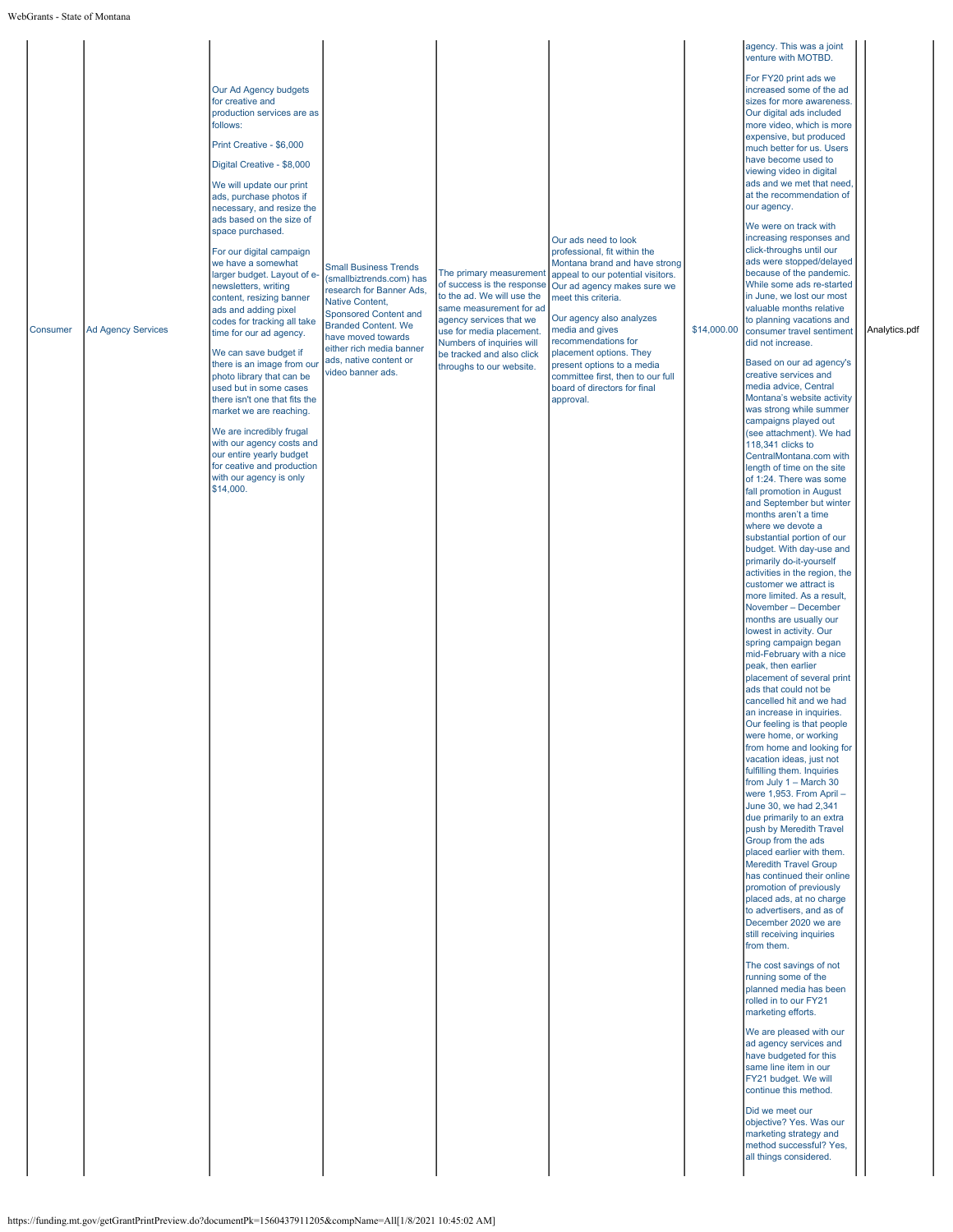| Marketing<br>Support | Administration | Central Montana has<br>allocated 20% of our total<br>annual budget for<br>administrative expenses.<br>The tourism region's<br>board of directors<br>contracts with an<br>independent contractor to<br>carry out the<br>administrative duties.                                                                                                                                                                                                                                                                                                                                                                                                                                                                                                                        | There are no research<br>statistics for administrative<br>budgets.                                                                                                                                     | Administrative contracted<br>services are evaluated<br>annually and a Request<br>for Proposals for this<br>contract is done every<br>seven years, or sooner if<br>deemed necessary. The<br>remainder of the<br>administration budget<br>costs are necessary<br>expenses to do business<br>and are not measured. | <b>Central Montana's</b><br>administrative expenses include<br>contract fees for an executive<br>director, telephone, internet<br>access, travel not covered by a<br>specific marketing project,<br>insurance (directors & officers,<br>commercial general liability for<br>the board of directors) and<br>some administrative postage.                                           | \$66,232.00 | The evaluation of the<br>contracted service for<br>executive director is done<br>annually in June. If the<br>contractor's performance<br>is satisfactory, the<br>contract can be renewed.<br>This is the largest portion<br>of the Administrative<br>budget and if the contract<br>is renewed, this method<br>will be evaluated as<br>successful.<br>If the Administrative<br>budget remains within the<br>allowable 20%, it will also<br>be evaluated as<br>successful.<br>The contract for<br>administrative services<br>was renewed in FY20. All<br>sections were rated above<br>satisfactory. It was<br>agreed, at the request of<br>the current administrative<br>contractor, that once<br>Central Montana's bed tax<br>revenue budget stabilized,<br>a new contractor would be<br>sought for the position. A<br>committee of Central<br>Montana's past presidents<br>will recommend to the full<br>board whether to seek an<br>independent contractor<br>though an RFP process or<br>to seek an employee.<br>All admin expenses<br>totaled less than the 20%<br>allowable cap for bed tax<br>funding.<br>Did we meet our<br>objective? Yes.<br>Was our marketing<br>strategy and method<br>successful? Yes.<br>We will continue to use<br>this method. This is a<br>necessary line item for the<br>tourism region and we<br>have set aside a line item<br>in our FY21 budget for<br><b>Administrative Services.</b> |  |
|----------------------|----------------|----------------------------------------------------------------------------------------------------------------------------------------------------------------------------------------------------------------------------------------------------------------------------------------------------------------------------------------------------------------------------------------------------------------------------------------------------------------------------------------------------------------------------------------------------------------------------------------------------------------------------------------------------------------------------------------------------------------------------------------------------------------------|--------------------------------------------------------------------------------------------------------------------------------------------------------------------------------------------------------|-----------------------------------------------------------------------------------------------------------------------------------------------------------------------------------------------------------------------------------------------------------------------------------------------------------------|-----------------------------------------------------------------------------------------------------------------------------------------------------------------------------------------------------------------------------------------------------------------------------------------------------------------------------------------------------------------------------------|-------------|---------------------------------------------------------------------------------------------------------------------------------------------------------------------------------------------------------------------------------------------------------------------------------------------------------------------------------------------------------------------------------------------------------------------------------------------------------------------------------------------------------------------------------------------------------------------------------------------------------------------------------------------------------------------------------------------------------------------------------------------------------------------------------------------------------------------------------------------------------------------------------------------------------------------------------------------------------------------------------------------------------------------------------------------------------------------------------------------------------------------------------------------------------------------------------------------------------------------------------------------------------------------------------------------------------------------------------------------------------------------------------------------------------------------------|--|
|                      |                | Central Montana uses<br>cooperative marketing<br>funds to partner with non-<br>profits to carry out a<br>marketing project. We can<br>pay up to 50% of their<br>marketing expenses<br>although based on the<br>size of our budget we<br>typically cap each project<br>at no more than \$2,500.<br>Yellowstone Journal Ad -<br>partnership with<br>Lewistown Tourism BID -<br>\$2,447.50. Lewistown will<br>place a full page 4/C ad in<br>Yellowstone Journal (circ<br>250,000). There will also<br>be a community presence<br>in the content/map<br>section. The full page ad<br>will also appear in the<br>digital version of the<br>magazine and the online<br>version. There will be 2<br>event listings on<br>YellowstonePark.com,<br>they will have a featured | Research will be applied<br>based on the type of<br>project submitted and<br>approved by the board.<br>The application needs to<br>specify what research has<br>been done for the<br>proposed project. | We require cooperative<br>marketing applicants to<br>give details on how they<br>will evaluate the success<br>of each project they<br>submit. Without knowing<br>what projects will be<br>submitted we can't answer<br>this question further.<br>Yellowstone Journal                                            | Within our thirteen county<br>tourism region we have many<br>small communities with very<br>limited marketing dollars to<br>promote their community or an<br>event in their area. This project<br>has helped many of our<br>communities expand<br>attendance at an event<br>and bring overnight visitors to<br>their town.<br>Yellowstone Journal<br>ad/Lewistown TBID - an ad in |             | Yellowstone Journal Ad -<br>While Lewistown's overall<br>website traffic numbers in<br>2020 were down due to<br>Covid-19, the year started<br>strong with a slight<br>increase (+2%) over 2019.<br>Once Covid-19 travel<br>restrictions were put into<br>place, traffic significantly<br>declined from March -<br>May, down 58% from the<br>previous year. The<br>summer months of June-<br>August saw an increase in<br>website traffic as travel<br>restrictions were lifted,<br>although still down 7%<br>over the previous year.<br>September-November<br>numbers continued to<br>improve with November<br>30 ending just 4.4% below<br>the previous year's<br>website traffic numbers.<br>Another component to the<br>full page ad purchase was<br>a Facebook by<br>Yellowstone Journal.<br>Those results were as<br>follows: 2 Facebook posts<br>(8,900+ reach and 310+<br>post clicks). Did we meet<br>our objective? Yes, we<br>reached potential visitors<br>who can return when it is                                                                                                                                                                                                                                                                                                                                                                                                                           |  |

https://funding.mt.gov/getGrantPrintPreview.do?documentPk=1560437911205&compName=All[1/8/2021 10:45:02 AM]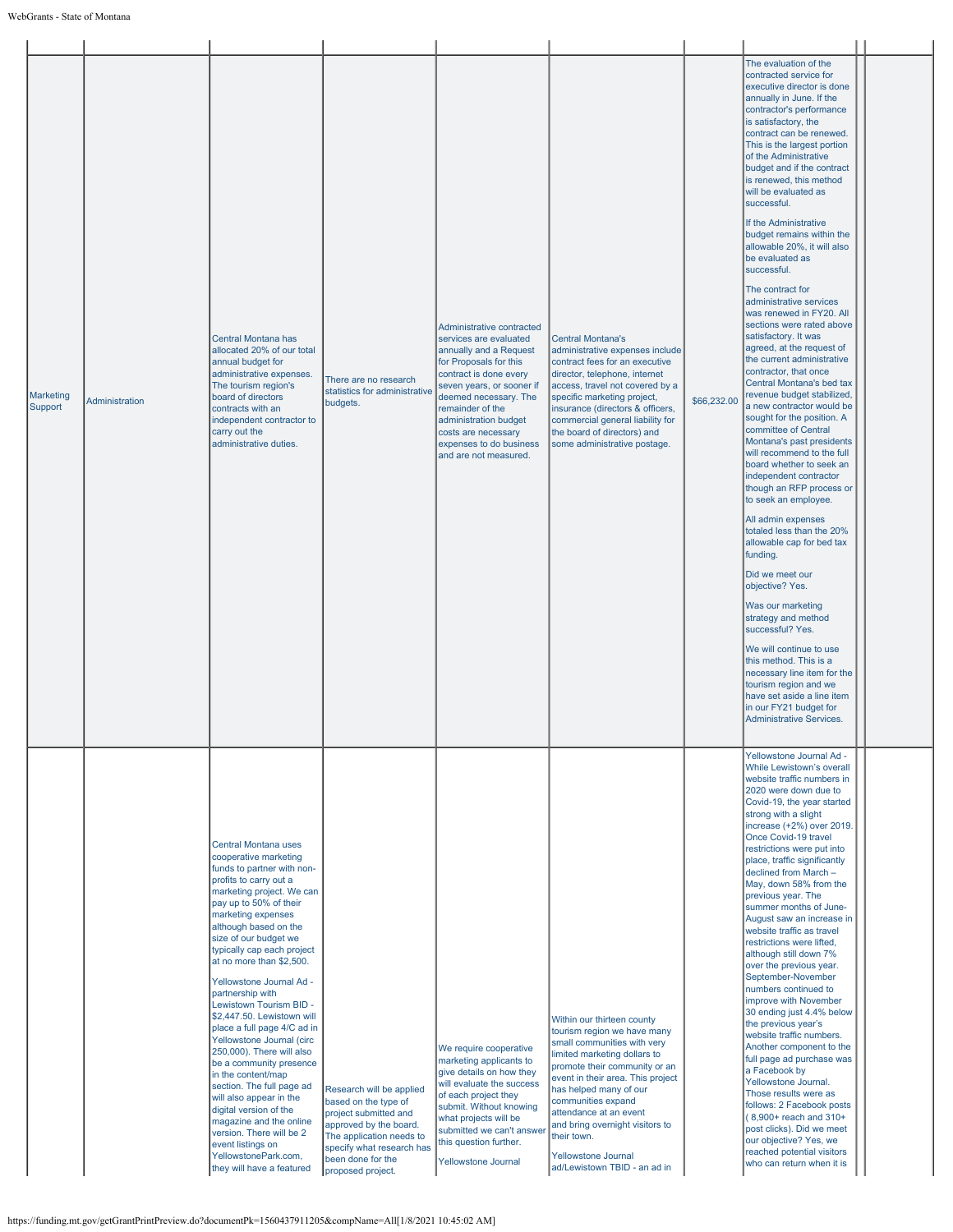| Marketing<br>Support | <b>Cooperative Marketing</b>                 | position in one summer e-<br>newsletter and 2 boosted<br>posts on Yellowstone Park<br>magazine's Facebook<br>page. Visitors to<br>Lewistown/Fergus County<br>come primarily for the<br>spectacular unspoiled<br>nature throughout the<br>county. Lewistown's<br>charming Main Street is<br>filled with locally-owned<br>businesses. The<br>breathtaking experiences,<br>landscapes and seasons<br>are varied while the<br>community has plenty of<br>hospitality.<br><b>Ghost Towns/Gold Mines</b><br>print brochure -<br>partnership with<br>Lewistown Tourism BID -<br>\$695. This is a reprint of a<br>brochure. The brochure<br>gives history of the gold<br>mining in Fergus County<br>and features a map<br>showing the route to take<br>for an unguided tour. The<br>route travels through the<br>Judith Mountains NE of<br>Lewistown and the<br>scenery and views are<br>absolutely jaw-dropping. | <b>Yellowstone Journal</b><br>Ad/Lewistown TBID Co-op<br>- ITRR Yellowstone<br><b>National Park Visitor</b><br>Study showing repeat<br>visitors to Montana after<br>visiting national parks.<br><b>Ghost Towns/Gold Mines</b><br>brochure - 2019<br>Nonresident Visitor report<br>activities (visiting historic<br>sites, visiting ghost towns) | Ad/Lewistown TBID Co-op<br>the website in the ad will<br>track previous month and<br>year traffic comparisons.<br>National Park Trips Media<br>Ads will also provide<br>engagement statistics.<br><b>Ghost Towns/Gold Mines</b><br>brochure, Lewistown<br>Downtown Association -<br>we will use this niche<br>brochure as a handout at<br>consumer shows and will<br>rate the project successful<br>if we hand out all the<br>brochures we ship to each<br>show. | this magazine is expensive for<br>a community the size of<br>Lewistown. Their only source of<br>tourism funding is from TBID<br>dollars and we are able to make<br>the ad a reality.<br><b>Ghost Towns/Gold Mines</b><br>brochure/Lewistown Downtown<br>Association - funds are<br>extremely limited for the LDA<br>but they realize the value of<br>promoting an activity that will, at<br>a minimum, take 3 hours to do.<br>It's one activity that can tip the<br>scale to have a visitor spend<br>the night and do some<br>exploring in the downtown<br>Lewistown area the following<br>day. | \$9,000.00 | safe. Was our Marketing<br><b>Strategy and Method</b><br>successful? Yes, we feel it<br>was.<br><b>Ghost Towns &amp; Gold</b><br>Mines Brochure Reprint -<br>this brochure, filled with<br>history details ended up<br>being a hit at 2 consumer<br>shows attended by<br>Central Montana. The<br><b>Denver Intl Sportsman's</b><br>Expo was the first show<br>where we used the<br>brochure and we shipped<br>50 of them - not enough!<br>Visitors to our booth were<br>looking for niche, unique<br>and off the beaten path<br>do-it-yourself tours and<br>this fit that request. We<br>shipped 75 to the<br>Sacramento Intl<br>Sportsman's Expo and<br>distributed all but 2. While<br>not part of our original<br>evaluation criteria, we<br>were contacted by an<br>association of Ghost<br>Towns and they printed an<br>article about the brochure<br>and driving routes.<br>Responses to requests<br>from the article were<br>mailed. Did we meet our<br>objective? Yes. Was our<br>marketing strategy<br>successful? Yes. Will we<br>budget for this in future<br>year's budgets? Yes, and<br>we have done so for<br>FY21. | FY20 Co-op<br>Marketing<br>Evaluations.pdf |
|----------------------|----------------------------------------------|-----------------------------------------------------------------------------------------------------------------------------------------------------------------------------------------------------------------------------------------------------------------------------------------------------------------------------------------------------------------------------------------------------------------------------------------------------------------------------------------------------------------------------------------------------------------------------------------------------------------------------------------------------------------------------------------------------------------------------------------------------------------------------------------------------------------------------------------------------------------------------------------------------------|-------------------------------------------------------------------------------------------------------------------------------------------------------------------------------------------------------------------------------------------------------------------------------------------------------------------------------------------------|------------------------------------------------------------------------------------------------------------------------------------------------------------------------------------------------------------------------------------------------------------------------------------------------------------------------------------------------------------------------------------------------------------------------------------------------------------------|-------------------------------------------------------------------------------------------------------------------------------------------------------------------------------------------------------------------------------------------------------------------------------------------------------------------------------------------------------------------------------------------------------------------------------------------------------------------------------------------------------------------------------------------------------------------------------------------------|------------|-----------------------------------------------------------------------------------------------------------------------------------------------------------------------------------------------------------------------------------------------------------------------------------------------------------------------------------------------------------------------------------------------------------------------------------------------------------------------------------------------------------------------------------------------------------------------------------------------------------------------------------------------------------------------------------------------------------------------------------------------------------------------------------------------------------------------------------------------------------------------------------------------------------------------------------------------------------------------------------------------------------------------------------------------------------------------------------------------------------------------------------|--------------------------------------------|
| Marketing<br>Support | <b>Opportunity Marketing</b>                 | Our Opportunity Marketing<br>budget will be used for a<br>marketing project that<br>comes up during FY20<br>that we were not aware of<br>at the time we wrote our<br>marketing plan.                                                                                                                                                                                                                                                                                                                                                                                                                                                                                                                                                                                                                                                                                                                      | Supporting<br>research/statistics will be<br>studied once a project is<br>identified.                                                                                                                                                                                                                                                           | We will determine how we<br>will measure success of<br>the project once the<br>project is identified.                                                                                                                                                                                                                                                                                                                                                            | Rationale for any Opportunity<br>Marketing project will be<br>developed once the opportunity<br>is identified.                                                                                                                                                                                                                                                                                                                                                                                                                                                                                  | \$2,000.00 | <b>Central Montana's</b><br><b>Opportunity Marketing</b><br>budget was not spent in<br>FY20. This is typically an<br>item that is used later on<br>in the fiscal year when an<br>opportunity comes that we<br>did not foresee. With the<br>Covid pandemic, we did<br>not have any items to<br>consider for this budget.<br>However, we will budget<br>for this in FY21.                                                                                                                                                                                                                                                                                                                                                                                                                                                                                                                                                                                                                                                                                                                                                           |                                            |
| Marketing<br>Support | <b>TAC/Governor's Conference</b><br>meetings | This is a support projecct<br>to enable Central<br>Montana's executive<br>director to attend the<br><b>Tourism Advisory Council</b><br>meetings and the<br>Governor's Conference on<br>Tourism.                                                                                                                                                                                                                                                                                                                                                                                                                                                                                                                                                                                                                                                                                                           | This is a suport project<br>and there is no research<br>to support it.                                                                                                                                                                                                                                                                          | This is a support project<br>however Central<br>Montana's executive<br>director will measure<br>success of these meetings<br>by the helpfulness of the<br>information presented.<br>Our goal and primary<br>measurement of success<br>is to have our executive<br>director attend every TAC<br>meeting and the<br>Governor's Conference on<br>Tourism.                                                                                                           | Central Montana's executive<br>director is required to attend the<br><b>Tourism Advisory Council</b><br>meetings. Attendance at the<br>Governor's Conference on<br>Tourism is educational and<br>will assist in carrying out the<br>duties of the<br>administrative contract.                                                                                                                                                                                                                                                                                                                   | \$2,000.00 | Our goal of having our<br>executive director attend<br>every TAC meeting and<br>the Governor's<br><b>Conference on Tourism</b><br>was met. FY20 was a<br>combination of in-person<br>and Zoom TAC meetings<br>and our executive director<br>attended them all. The<br>Governor's Conference on<br>Tourism was not held in<br>FY20 due to the<br>pandemic. Did we meet<br>our objective? Yes. Was<br>our marketing strategy<br>and method successful?<br>Yes. Will we budget for<br>this again? Yes, although<br>with fewer in-person<br>meetings and less travel<br>to meetings, we will<br>reduce the amount we<br>typically budget.                                                                                                                                                                                                                                                                                                                                                                                                                                                                                             |                                            |
|                      |                                              |                                                                                                                                                                                                                                                                                                                                                                                                                                                                                                                                                                                                                                                                                                                                                                                                                                                                                                           |                                                                                                                                                                                                                                                                                                                                                 |                                                                                                                                                                                                                                                                                                                                                                                                                                                                  |                                                                                                                                                                                                                                                                                                                                                                                                                                                                                                                                                                                                 |            | Lewis & Clark Country -<br>Central MT participated<br>with several other<br>Montana tourism groups<br>in supporting this effort.<br>Overall, the multi-state<br>trail featured on this<br>website had 14,581<br>visitors (Jan 1, 2020 -<br>October 11, 2020) and<br>12,823 of those visited the                                                                                                                                                                                                                                                                                                                                                                                                                                                                                                                                                                                                                                                                                                                                                                                                                                   |                                            |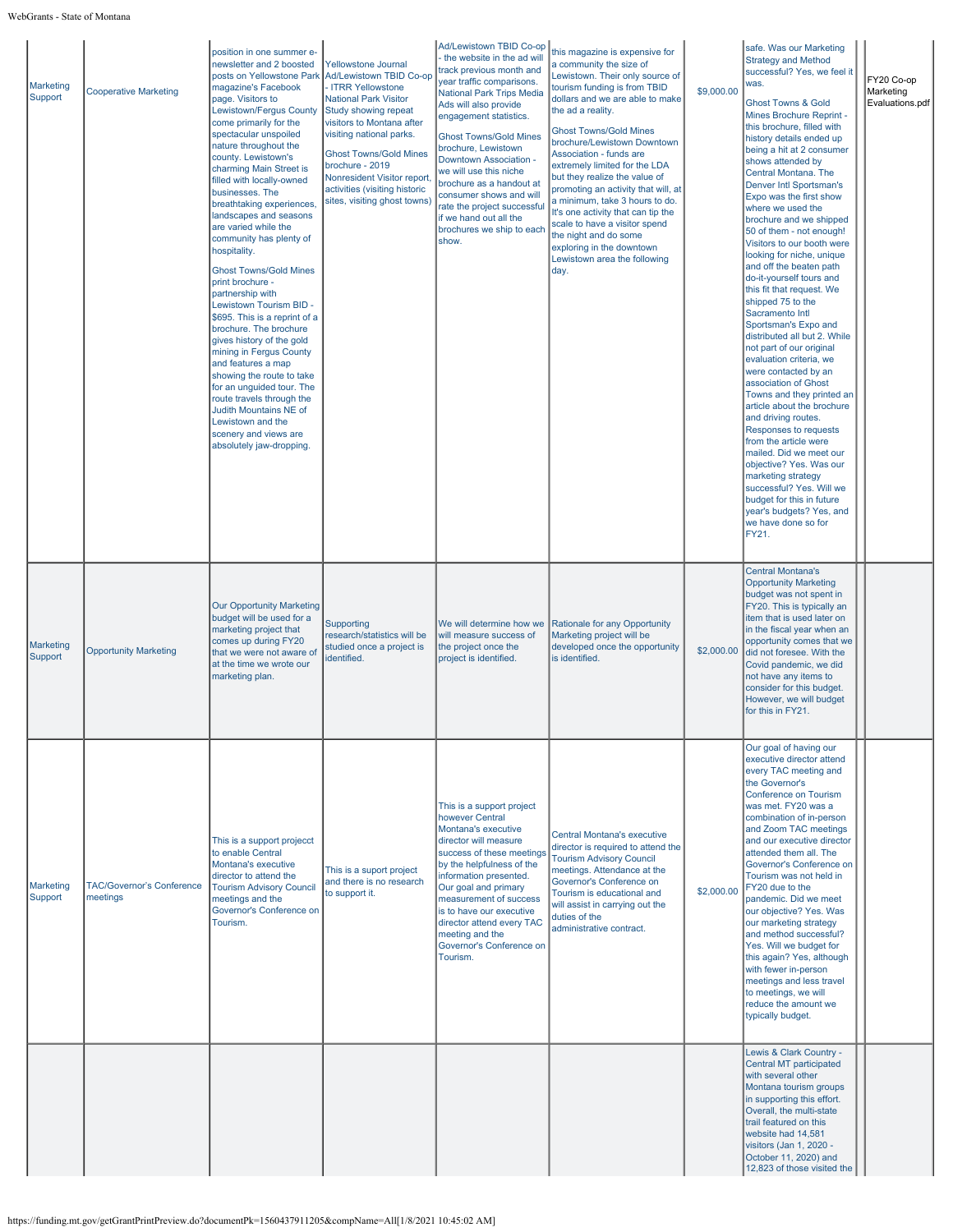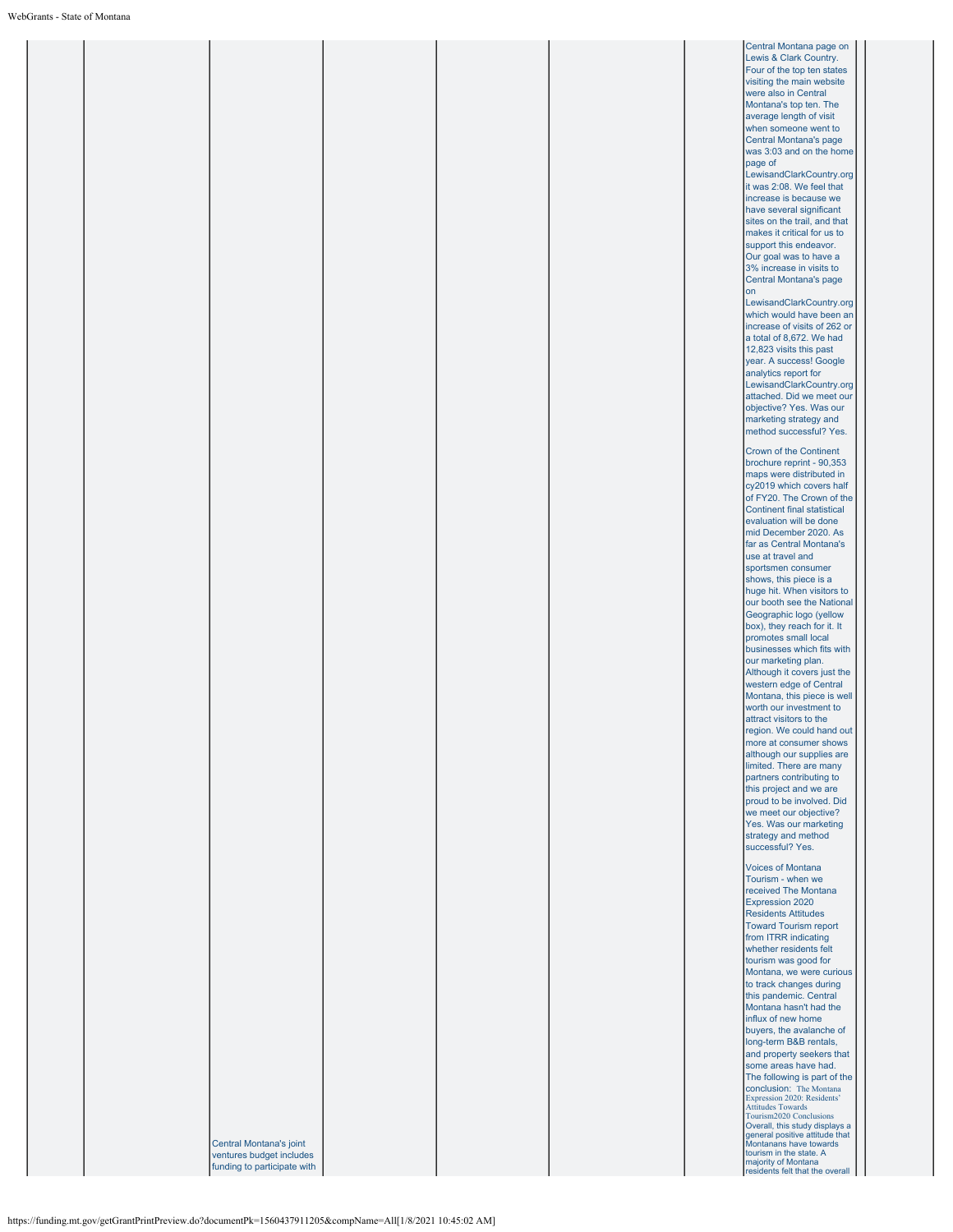|  | the Montana Office of<br><b>Tourism Business</b><br>Development in marketing<br>projects. Based on the<br>options provided, we will<br>evaluate them to see if<br>they fit with the vacation<br>product offered in our<br>tourism region.<br>_ewisandClarkCountry.org<br>Joint Venture - \$2,000.<br>Central Montana will join<br>with VisitBillings, MT State<br>Parks, Southwest<br>Montana and Missouri<br><b>River Country to</b><br>showcase our Lewis &<br>Clark sites and help<br>visitors to see the value in<br>exploring our spectacular<br>unspoiled nature. 5,000<br>Central Montana Tour<br>brochures will be printed<br>highlighting our Lewis &<br>Clark sites. These will be<br>distributed by Certified<br>Folder Display. Content<br>will be enhanced on<br><b>Central Montana's</b><br>information on<br>LewisandClark.org and<br>new photos will be added.<br>Google search terns will<br>drive traffic to the website.<br>Crown of the Continent<br>brochure reprint - \$2,000. | Once we are notified of<br>the joint ventures offered<br>by the Montana Office of<br><b>Tourism Business</b><br>Development we will be<br>able to determine the<br>supporting research.<br>LewisandClarkCountry.org<br><b>ITRR's Nonresident</b><br><b>Visitor Study for Central</b><br>Montana showing "Visiting<br>Historic Sites" as a top<br>visitor activity.<br><b>Crown of the Continent</b><br>brochure reprint - ITRR<br>actually has a report<br>specific to Geotourism<br>and the Crown of the<br>Continent.<br><b>Voices of Montana</b><br>Tourism support - ITRR | Once projects are<br>identified by the Montana<br><b>Office of Tourism</b><br><b>Business Development we</b><br>will determine how we will<br>measure the success of<br>those in which we<br>participate.<br>LewisandClarkCountry.org<br>- we will measure the<br>number of page views on<br>our content pages, and<br>compare them to the<br>previous year. Our goal is<br>to see a 3% increase in<br>page views.<br>Crown of the Continent<br>brochure reprint - Sheena<br>Pate, coordinator for the<br>Crown of the Continent<br>initiative tracks usage of<br>the brochure, what entities<br>they are shipped to, who<br>needs restocking etc. We<br>will base part of our<br>evaluation on the<br>quantities used by the<br>various entities involved.<br>The other way we will<br>track this project is by how<br>the brochure is perceived<br>at our out of state travel<br>shows. It is typically one<br>of our most popular pieces<br>and we will see if that | Joint ventures offered by the<br>Montana Office of Tourism<br><b>Business Development typically</b><br>increase our buying power. Ad<br>rates are usually negotiated<br>based on larger media buys<br>and they can enable us to<br>reach a market that we would<br>not have been able to do on our<br>own.<br>LewisandClarkCountry.org - the<br>value of partnerships cannot be<br>understated. Central Montana<br>also has a significant amount of<br>sites on the Lewis & Clark Trail<br>and a destination attraction with<br>the Lewis & Clark Interpretive<br>Center in Great Falls. Lewis &<br>Clark travelers and followers of<br>history are within our target<br>markets.<br>Crown of the Continent - our<br>rationale for this method is to<br>steer traffic to our small towns<br>that are gateways to the<br>experiences visitors can have<br>while traveling along the the<br>east side of the crown. This is<br>not the land of chain or big box<br>stores. Local cafes, retail stores<br>and lodging are all located in<br>our small towns here and we | benefits of tourism outweigh<br>the negative impacts and<br>that quality of life for<br>Montana residents will<br>improve with increased<br>tourism. In addition, most<br>residents felt that the state is<br>not becoming overcrowded<br>with tourists statewide or in<br>their communities. Majority<br>of Montanans also felt that<br>tourism promotion by the<br>state benefits their<br>community economically.<br>While things could change<br>as the pandemic progresses,<br>we feel the state overall, and<br>Central Montana (see<br>attachments of our largest 3<br>counties) continue feeling<br>that tourism is good for<br>Montana. Our support for<br>Voices of Montana Tourism<br>and their outreach efforts<br>throughout the state has<br>been good and if budget<br>allows, we will continue our<br>support in FY21. Did we<br>meet our objective? Yes,<br>Was our marketing strategy<br>and method successful. Yes.<br>Montana Dinosaur Trail<br>brochure reprint -most<br>facilities are only open during<br>summer months so cy2019<br>gives the best glimpse of<br>FY20.<br>Visitation in 2019<br>Year 15 set new records<br>for Montana Dinosaur<br>Trail visitation,<br>nonresident visitors and<br>the number of passport<br>holders completing their |  |
|--|------------------------------------------------------------------------------------------------------------------------------------------------------------------------------------------------------------------------------------------------------------------------------------------------------------------------------------------------------------------------------------------------------------------------------------------------------------------------------------------------------------------------------------------------------------------------------------------------------------------------------------------------------------------------------------------------------------------------------------------------------------------------------------------------------------------------------------------------------------------------------------------------------------------------------------------------------------------------------------------------------|-------------------------------------------------------------------------------------------------------------------------------------------------------------------------------------------------------------------------------------------------------------------------------------------------------------------------------------------------------------------------------------------------------------------------------------------------------------------------------------------------------------------------------------------------------------------------------|------------------------------------------------------------------------------------------------------------------------------------------------------------------------------------------------------------------------------------------------------------------------------------------------------------------------------------------------------------------------------------------------------------------------------------------------------------------------------------------------------------------------------------------------------------------------------------------------------------------------------------------------------------------------------------------------------------------------------------------------------------------------------------------------------------------------------------------------------------------------------------------------------------------------------------------------------------------------|----------------------------------------------------------------------------------------------------------------------------------------------------------------------------------------------------------------------------------------------------------------------------------------------------------------------------------------------------------------------------------------------------------------------------------------------------------------------------------------------------------------------------------------------------------------------------------------------------------------------------------------------------------------------------------------------------------------------------------------------------------------------------------------------------------------------------------------------------------------------------------------------------------------------------------------------------------------------------------------------------------------------------------------------------------------------|--------------------------------------------------------------------------------------------------------------------------------------------------------------------------------------------------------------------------------------------------------------------------------------------------------------------------------------------------------------------------------------------------------------------------------------------------------------------------------------------------------------------------------------------------------------------------------------------------------------------------------------------------------------------------------------------------------------------------------------------------------------------------------------------------------------------------------------------------------------------------------------------------------------------------------------------------------------------------------------------------------------------------------------------------------------------------------------------------------------------------------------------------------------------------------------------------------------------------------------------------------------------------------|--|
|  | Country, Southwest<br>Montana, Kalispell CVB,<br>Whitefish CVB and<br>Glacier Natl Park lodges.<br><b>Voices of Montana</b><br>Tourism - \$2,500. This<br>project supports the<br>ongoing efforts to raise<br>awareness of the value of<br>tourism in Montana, while<br>we market to potential<br>visitors and tout our<br>offerings that fit with the<br>brand pillars.<br>VisaVue Research -<br>\$2,530. Purchasing this<br>research may not fit<br>directly with the brand<br>pillars, however, it helps<br>us target where we market<br>to tout the brand pillars.<br>Montana Dinosaur Trail<br>brochure reprint - \$1,500.<br>This project promotes<br><b>Central Montana's</b><br>dinosaur trail facilities, all<br>located in our small towns.<br>Unspoiled nature and<br>breathtaking experiences -<br>you bet! Just book a<br>dinosaur dig.                                                                                                                                                 | may not be able to say<br>that research "has<br>supporting research<br>statistics" but we do use<br>the research in how we<br>market.<br><b>Montana Dinosaur Trail</b><br>brochure reprint - ITRR<br>Nonresident Survey.<br><b>Dinosaur attractions</b><br>visited rank at 11% of our<br>visitors who spent one<br>night in the region during<br>2019.                                                                                                                                                                                                                        | actually measure success<br>on this project but we will<br>study our top states for<br>spending in the three<br>selected zip codes. Our<br>best measurement is "how<br>many times did we use<br>the data for marketing<br>purposes".<br>Montana Dinosaur Trail<br>brochure reprint - we will<br>measure success of this<br>project by tracking the<br>statistics on the<br>MTDinoTrail website. We<br>also track visits at our six<br>dinosaur attractions in the<br>region.<br><b>MT Accommodations</b><br>Directory - we will<br>measure success on this<br>project by the demand<br>when we distribute them<br>at consumer shows.<br>Participation in this project<br>is required of the tourism<br>regions.                                                                                                                                                                                                                                                        | brochure reprint - we will<br>measure success of this project<br>by tracking the statistics on the<br>MTDinoTrail website,<br>specifically audience overview,<br>page views, and trail visitation.<br>We also track visits at our six<br>dinosaur attractions, dinosaur<br>passport sales and programs<br>booked at the one facility in our<br>region that does paleo digs.<br>VisaVue - we are constantly<br>trying to evaluate trends, where<br>our visitors are coming from,<br>and who is spending the most<br>in our communities. This report<br>will give us Visa credit card<br>expenditures in our largest bed<br>tax generating community.<br><b>MT Accommodations Directory</b><br>we are required to participate<br>in this project by MT Office of<br><b>Tourism Business</b><br>Development.                                                                                                                                                                                                                                                            | program began in 2005,<br>visitation has increased by<br>over 148,000 visitors, a<br>70% increase. The 5-year<br><b>Rolling Average Visitation</b><br>Growth is 5.2% per year.<br>Looking at individual<br>statistics, seven Trail<br>facilities experienced<br>increased visitation in<br>2019 and the other seven<br>saw declines from their<br>2018 visitor counts.<br>Increases in Central<br>Montana were: Rudyard's<br>Depot Museum with 33%<br>more visitors and Havre's<br>H. Earl Clack Museum<br>which grew 1%. Visitation<br>declines were: Blaine<br>County Museum, Chinook,<br>down 6%, Old Trail<br>Museum, Choteau, down<br>2%. Two Medicine<br>Dinosaur Center, Bynum,<br>7% decline in dig<br>bookings, Upper<br>Musselshell Museum,<br>Harlowton, off 27%.<br>Overall, The Montana<br>Dinosaur Trail's webpage<br>- https://mtdinotrail.org -<br>saw a 27% to 37%<br>increase in the number of<br>unique visitors, user<br>sessions, and page views<br>in 2019 compared with<br>2018, which was the first<br>year of operation after the<br>website's redesign.<br>Unique visitors grew from<br>16,000 to almost 22,000                                                                                                                                      |  |

https://funding.mt.gov/getGrantPrintPreview.do?documentPk=1560437911205&compName=All[1/8/2021 10:45:02 AM]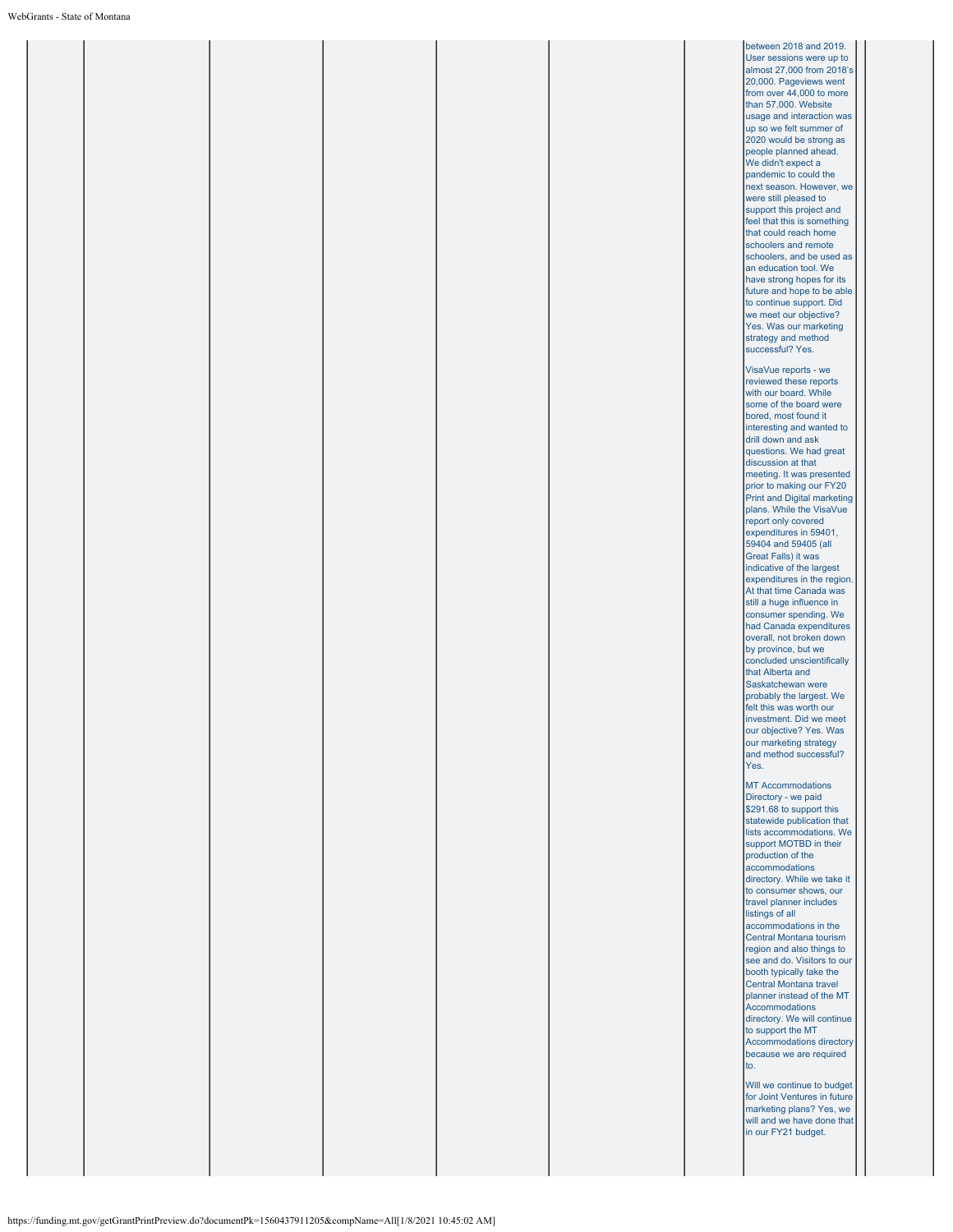| Marketing<br>Support | Fulfillment/Telemarketing/Cal<br>Center | Individual line items in this<br>project include postage to<br>mail our travel literature,<br>envelopes and our toll-<br>free phone line.                                                                                                                                                                                                                                                                                                                                                                                                                                                                                                                                                                                                                                                                                                                                                                                                                                                                | This is a support project.                                                                                                                                                                                                             | This is a support project<br>but we will measure the<br>success by the response<br>rate to all inquiries.                                                                                                                                                                  | This project covers several<br>phases of our interaction with<br>our potential visitor. They may<br>contact the Central Montana<br>tourism office on our toll-free<br>phone line, we put the literature<br>they request in an envelope,<br>and we then need postage to<br>fulfill their request for travel<br>information to be mailed to<br>them.                                                    | \$7,500.00   | This project was<br>successful. We responded<br>to all inquiries and stayed<br>within our budget. Our Toll<br>Free Phone came in at<br>62.2% of budget and our<br>Project Postage ended at<br>73.7% of budget. Did we<br>meet our objective? Yes.<br>Was our marketing<br>strategy and method<br>successful? Yes. Will we<br>continue this project? Yes,<br>we have budgeted for<br>Fulfillment in our FY21<br>budget.                                                                                                   |                                                                        |
|----------------------|-----------------------------------------|----------------------------------------------------------------------------------------------------------------------------------------------------------------------------------------------------------------------------------------------------------------------------------------------------------------------------------------------------------------------------------------------------------------------------------------------------------------------------------------------------------------------------------------------------------------------------------------------------------------------------------------------------------------------------------------------------------------------------------------------------------------------------------------------------------------------------------------------------------------------------------------------------------------------------------------------------------------------------------------------------------|----------------------------------------------------------------------------------------------------------------------------------------------------------------------------------------------------------------------------------------|----------------------------------------------------------------------------------------------------------------------------------------------------------------------------------------------------------------------------------------------------------------------------|-------------------------------------------------------------------------------------------------------------------------------------------------------------------------------------------------------------------------------------------------------------------------------------------------------------------------------------------------------------------------------------------------------|--------------|--------------------------------------------------------------------------------------------------------------------------------------------------------------------------------------------------------------------------------------------------------------------------------------------------------------------------------------------------------------------------------------------------------------------------------------------------------------------------------------------------------------------------|------------------------------------------------------------------------|
| Publicity            | <b>Fam Trips</b>                        | We will work with media<br>representatives to gain<br>publicity/earned media for<br>the region, our tourism<br>activities and signature<br>events. We will also<br>participate in FAM trips<br>organized by Montana<br>Office of Tourism<br><b>Business Development if</b><br>they offer them.<br>In FY20 we offered a FAM<br>trip immediately following<br>the TBEX (travel bloggers<br>exchange conference held<br>in Billings. MT Office of<br><b>Tourism Business</b><br>Development pre-<br>screened attended prior to<br>arriving and we chose four<br>who indicated an interest<br>in our trip. Our theme was<br>Mountains, Rivers and<br>Plains (a marketing<br>campaign we had used<br>previously). We spent one<br>night at a mountain lodge,<br>canoed the Missouri in the<br>Wild & Scenic portion and<br>also in a stretch from Wolf<br>Creek canyon to the<br>Mountain Palace takeout<br>near the Hardy exit.<br>Further exploration was<br>done on the plains area of<br>Central Montana. | We do not have specific<br>research to cite for this<br>project. We do track all<br>earned media generated<br>from our FAM Trips and<br>calculate a value on it<br>based on media costs of<br>the same size as the<br>media we earned. | We measure success by<br>the amount of earned<br>media generated from the<br>FAM trip. Since this was a<br>confernce of social media<br>influencers and bloggers<br>measurement is to have a<br>minimum of 8 social posts<br>per participant on each of<br>their channels. | Many journalists/media<br>representatives/social media<br>influencers are looking for ideas<br>to submit to their media outlets.<br>For FAM trips we can provide a<br>variety of experiences, and the<br>result is earned media for the<br>region and the type of vacation<br>we offer. Publicity generated by<br>a third party can be very<br>effective in garnering interest in<br>Central Montana. | \$10,000.00  | Samples of some of the<br>social posts and blogs are<br>attached. We were<br>absolutely blown away by<br>the posting done by the<br>attendees on our FAM trip<br>during the FAM. The<br>posts, blogs and several<br>videos continued to be<br>posted after they<br>attendees returned home.<br>Not only did we meet our<br>objective, we exceeded in<br>greatly. We would gladly<br>host each of the attendees<br>again. Did we meet our<br>objective? Yes. Was our<br>marketing strategy and<br>method successful? Yes. | Mountains<br><b>Rivers Plains</b><br>press trip Sept<br>2019 final.pdf |
|                      |                                         |                                                                                                                                                                                                                                                                                                                                                                                                                                                                                                                                                                                                                                                                                                                                                                                                                                                                                                                                                                                                          |                                                                                                                                                                                                                                        |                                                                                                                                                                                                                                                                            |                                                                                                                                                                                                                                                                                                                                                                                                       | \$331,164.00 |                                                                                                                                                                                                                                                                                                                                                                                                                                                                                                                          |                                                                        |

### *Markething Method Evaluation Attachments*

| <b>Attachment 1</b>  | FY20 Central Montana region B2A pie chart.pdf |
|----------------------|-----------------------------------------------|
| <b>Attachment 2</b>  | Central MT Excel for FY20 pie chart.xlsx      |
| <b>Attachment 3</b>  |                                               |
| <b>Attachment 4</b>  |                                               |
| <b>Attachment 5</b>  |                                               |
| <b>Attachment 6</b>  |                                               |
| <b>Attachment 7</b>  |                                               |
| <b>Attachment 8</b>  |                                               |
| <b>Attachment 9</b>  |                                               |
| <b>Attachment 10</b> |                                               |

### *Marketing Method Budget*

| Marketing Segment | ™arketing Method       | tax funded budget | l tax funded budget (optional)<br>Non bed |
|-------------------|------------------------|-------------------|-------------------------------------------|
| Consumer          | ne/Digital Advertising | ,,,,,,,           | \$0.00                                    |
|                   |                        |                   |                                           |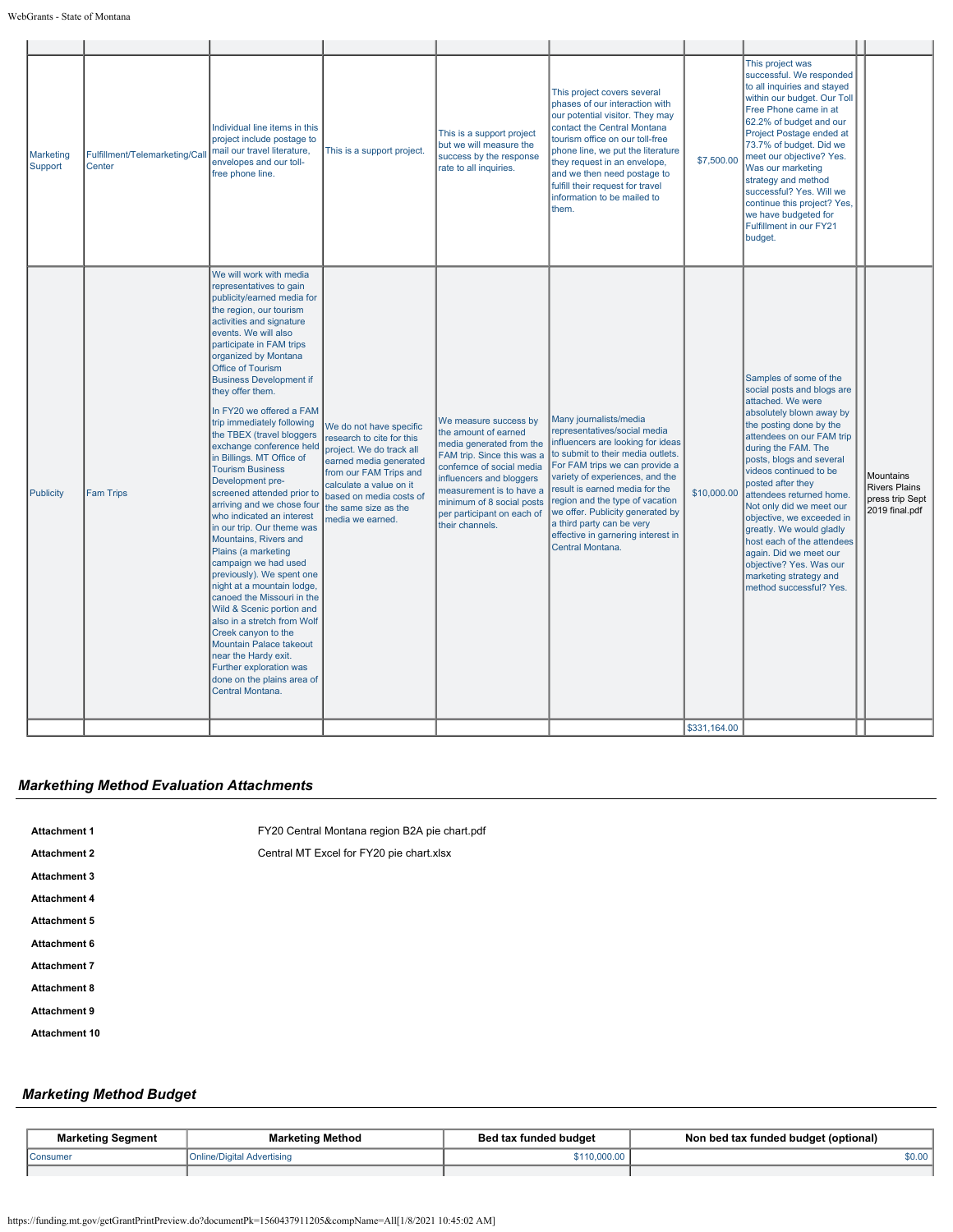WebGrants - State of Montana

| Consumer                 | <b>Printed Material</b>                   | \$56,500.00  | \$39,000.00 |
|--------------------------|-------------------------------------------|--------------|-------------|
| Consumer                 | <b>Travel/Trade Shows</b>                 | \$15,000.00  | \$0.00      |
| <b>Consumer</b>          | <b>Print Advertising</b>                  | \$35,000.00  | \$0.00      |
| Consumer                 | <b>Ad Agency Services</b>                 | \$17,000.00  | \$0.00      |
| Consumer                 | Photo/Video Library                       | \$5,500.00   | \$0.00      |
| <b>Consumer</b>          | Website/Internet Development/Updates      | \$40,161.00  | \$0.00      |
|                          |                                           | \$279,161.00 | \$39,000.00 |
| <b>Marketing Support</b> | <b>Joint Ventures</b>                     | \$12,500.00  | \$0.00      |
| <b>Marketing Support</b> | Administration                            | \$70,320.00  | \$0.00      |
| <b>Marketing Support</b> | Fulfillment/Telemarketing/Call Center     | \$7,500.00   | \$0.00      |
| <b>Marketing Support</b> | <b>Cooperative Marketing</b>              | \$11,000.00  | \$0.00      |
| <b>Marketing Support</b> | <b>TAC/Governor's Conference meetings</b> | \$2,000.00   | \$0.00      |
| <b>Marketing Support</b> | <b>Opportunity Marketing</b>              | \$21,904.00  | \$0.00      |
|                          |                                           | \$125,224.00 | \$0.00      |
| Publicity                | Fam Trips                                 | \$14,000.00  | \$0.00      |
|                          |                                           | \$14,000.00  | \$0.00      |
|                          |                                           | \$418,385.00 | \$39,000.00 |

### *Miscellaneous Attachments*

| <b>Description</b>             | File Name                           | <b>File Size</b> |
|--------------------------------|-------------------------------------|------------------|
| FY20 Central Montana pie chart | FY20 Central Montana pie chart.xlsx | 210 KB           |

# *Reg/CVB Required Documents*

| <b>Description</b>                     | File Name                       | File Size |
|----------------------------------------|---------------------------------|-----------|
| Application for Lodging Tax Revenue    | App for Lodging Tax Revenue.pdf | 301 KB    |
| Certificate of Compliance              | Cert of Compliance.pdf          | 403 KB    |
| Pledge of Understanding and Compliance | Pledge (2).pdf                  | 326 KB    |